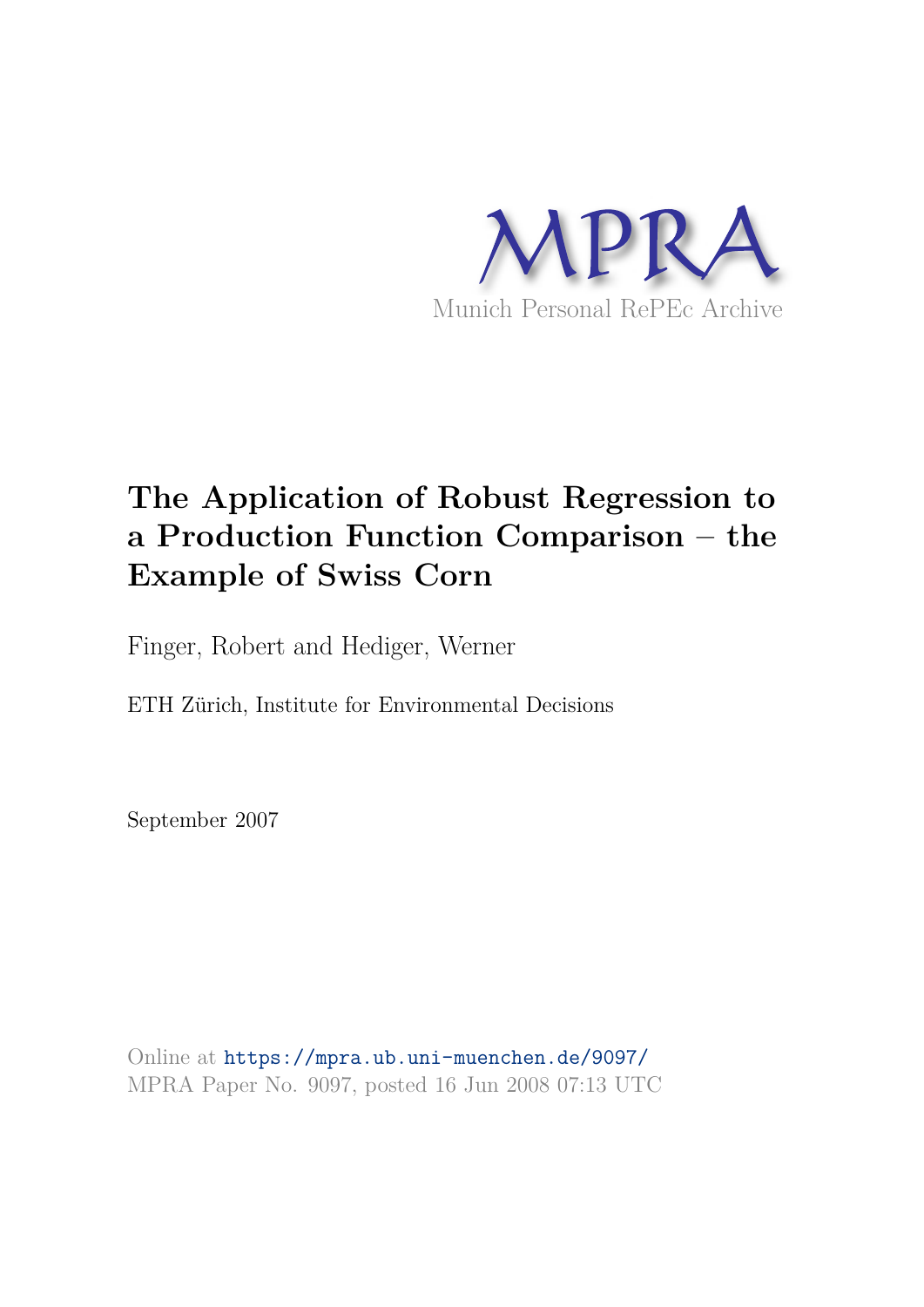

## **The application of robust regression to a production function comparison – the example of Swiss corn**

**Robert Finger & Werner Hediger** 

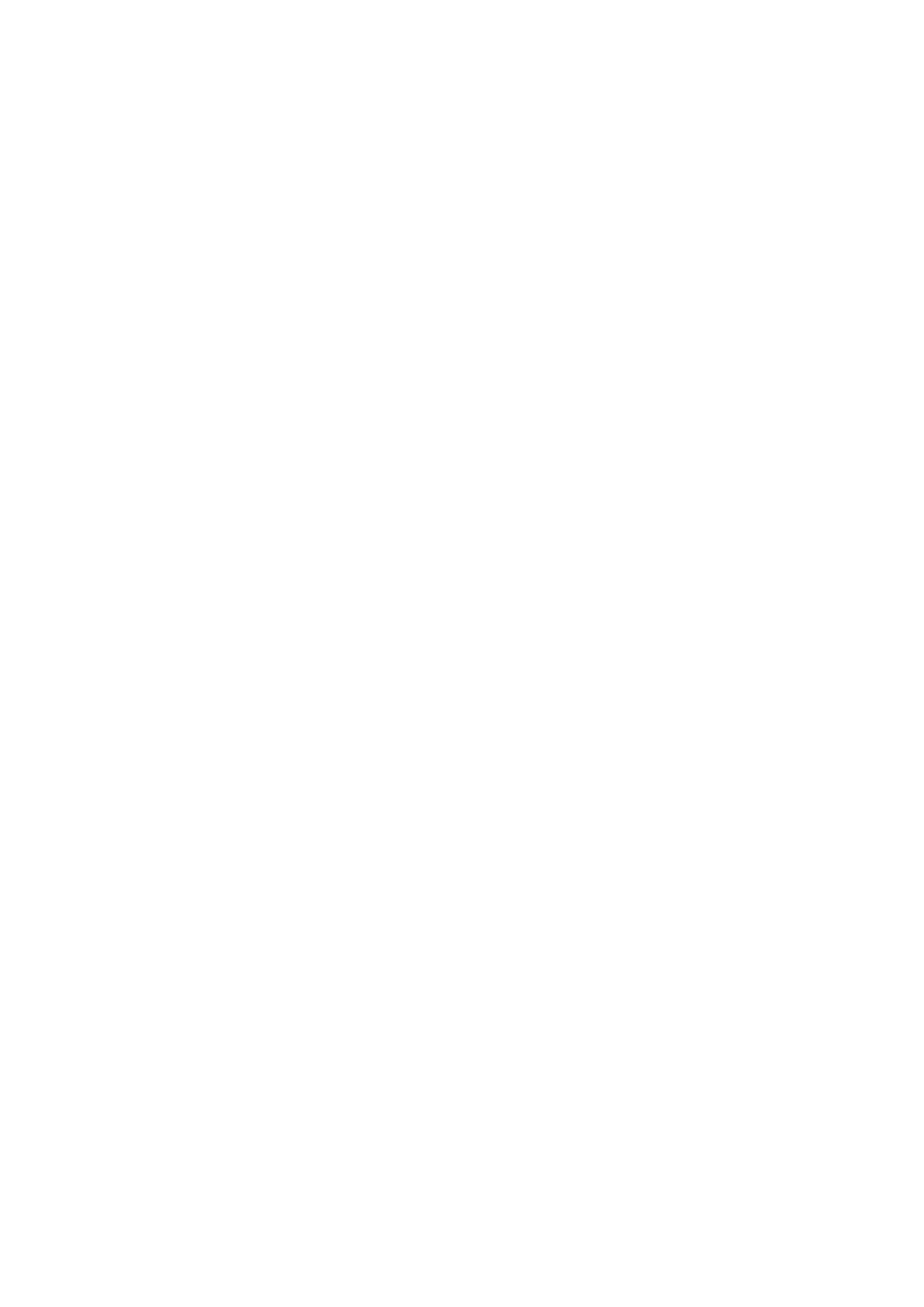# **The application of robust regression to a production function comparison – the example of Swiss corn**

**Robert Finger<sup>1</sup> \*, Werner Hediger1,2**

1 Institute for Environmental Decisions, Agri-Food and Agri-Environmental Group, Swiss Federal Institute of Technology Zurich. Sonneggstrasse 33, 8092 Zurich, Switzerland.

<sup>2</sup> Center for Corporate Responsibility and Sustainability, University of Zurich. Künstlergasse 15a, 8001 Zurich, Switzerland.

\* Address for correspondence:

Sonneggstrasse 33, 8092 Zurich, Switzerland rofinger@ethz.ch Tel.: +41 44 632 04 74 Fax: +41 44 632 10 86

*Copyright 2007 by Robert Finger and Werner Hediger. All rights reserved. Readers may make verbatim copies of this document for non-commercial purposes by any means, provided that this copyright notice appears on all such copies.*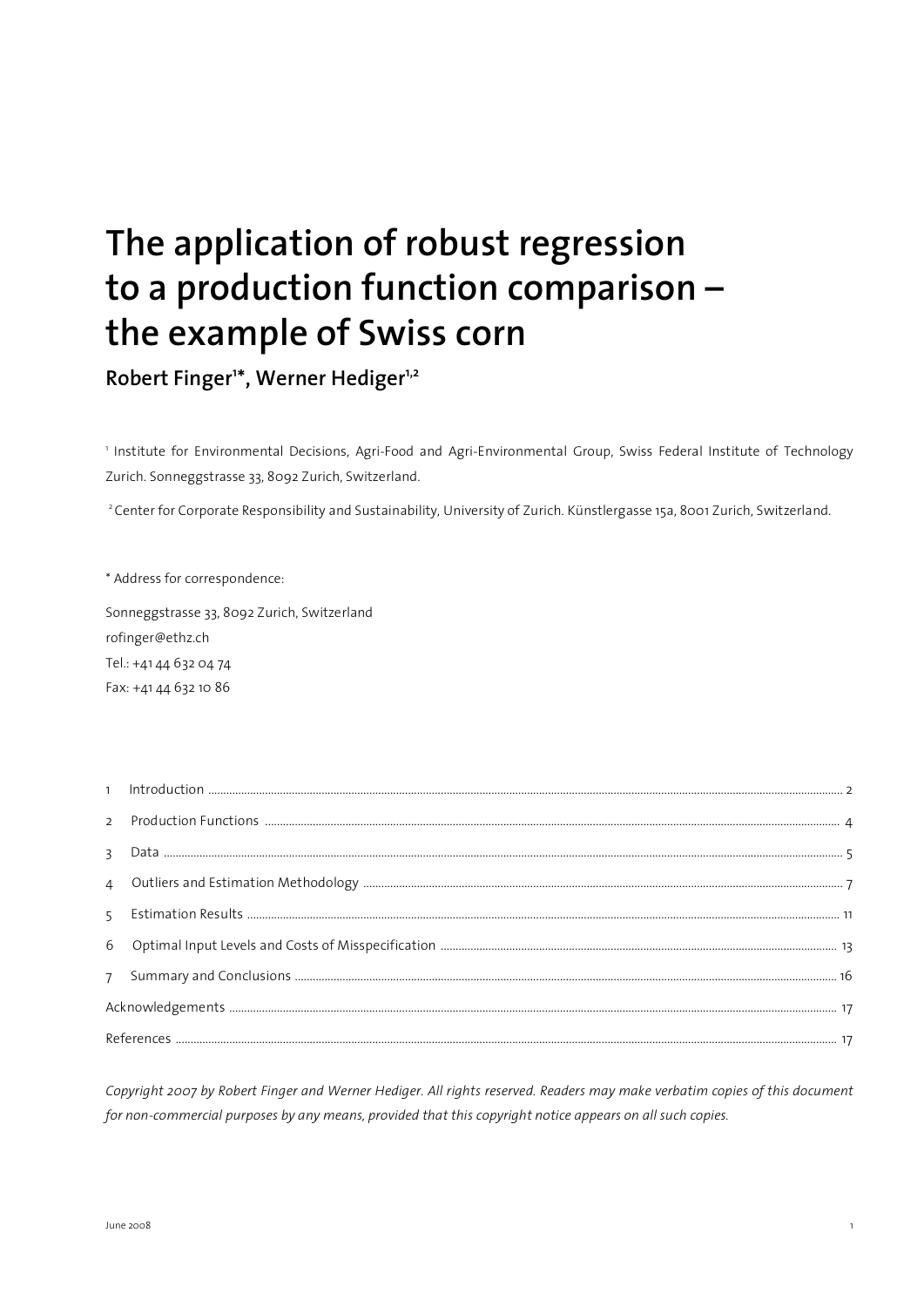*Abstract: The adequate representation of crop response functions is crucial for agri-environmental modeling and analysis. So*  far, the evaluation of such functions focused on the comparison of different functional forms. The perspective is expanded in *this article by considering an alternative regression method. This is motivated by the fact that exceptional crop yield observations (outliers) can cause misleading results if least squares regression is applied. We show that such outliers are adequately treated if robust regression is used instead. The example of simulated Swiss corn yields shows that the use of robust regression narrows the range of optimal input levels across different functional forms and reduces potential costs of misspecification.*

*Key words: production function estimation, production function comparison, robust regression, crop response* 

#### **1 Introduction**

The adequate representation of production or crop yield functions is crucial for modeling purposes in agricultural and environmental economic analyses. The discussion and estimation of different functional forms has therefore gained much attention in agronomic and agricultural economics literature. Various functional forms have been considered so far, but less attention has been given to the estimation techniques in general and the impact of exceptional crop yield observations (outliers) in particular. The latter is important since the Least Squares (LS) fitting criterion can produce misleading results if data sets contain outliers, such as exceptionally low yields caused by extreme weather events or climate situations. In order to address this problem we apply robust regression. In contrast to Swinton and King (1991), who used robust regression methods for trend estimation within crop yields, our focus is on the estimation and comparison of crop production functions. To this end, we take the example of corn (*Zea mays L.*) yields in Switzerland.

Observed yield data would provide insufficient estimation possibilities due to a lack of variation within the data. In contrast, biophysical simulation can generate an enlarged data base compared with field observations. It particularly enables the creation of more comprehensive datasets of crop yields with respect to the variation of analyzed factors such as agricultural inputs, while keeping other factors such as soil properties constant. In our study, we apply a meta-modeling approach that makes use of crop yield data generated with a biophysical simulation model to estimate and compare crop production functions.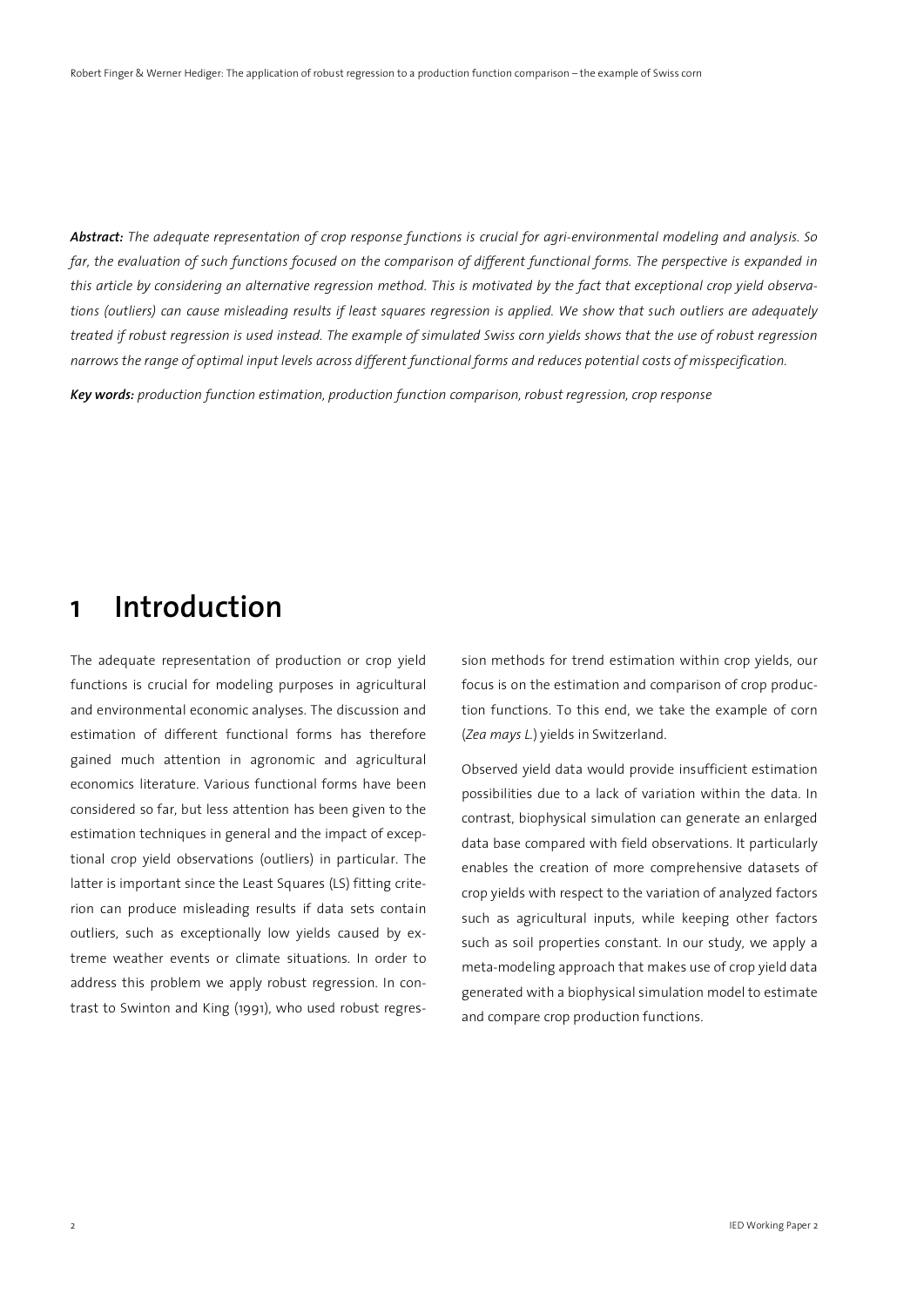The assessment of functional forms can be based on the coefficient of determination (e.g. Alivelu et al., 2003), residual distribution (e.g. Bélanger et al., 2000), non-nested hypothesis testing (e.g. Frank et al., 1990) and potential misspecification costs (e.g. Llewelyn and Featherstone, 1997). Using LS and robust regression, we devote special attention to the cost of misspecification which constitutes an economic approach to the comparison of production functions. This allows us to assess the potential income loss that would arise from using calculations based on LS instead of robust regression methods or from an improper specification of the production function.

The remainder of this paper is organized as follows. Section 2 provides a brief presentation of the production functions that are used throughout our analysis, and Section 3 is devoted to the data used. In Section 4, the estimation methodology is introduced, while the estimation results are presented in Section 5. Subsequently, optimal input levels and the cost of misspecification are investigated in Section 6. Finally, the advantage of applying robust regression techniques in production function estimation is discussed in the concluding Section 7.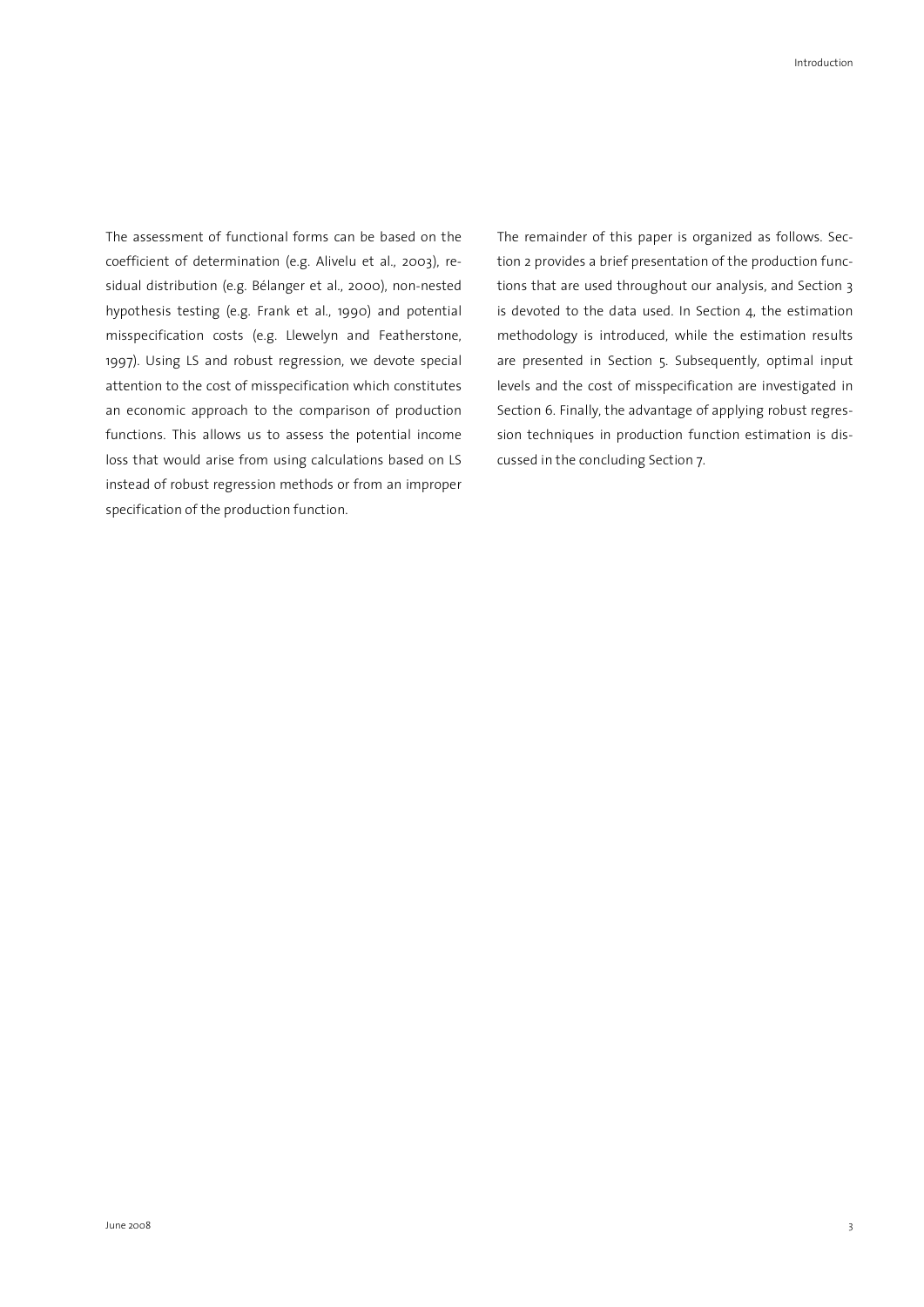#### **2 Production Functions**

Three types of crop production functions are analyzed in this study: two polynomial specifications (the quadratic and the square root function) and the Mitscherlich-Baule function. These functional forms are frequently used in the literature and proved to accurately capture the underlying relationships (Ackello-Ogutu et al., 1985, Anderson and Nelson, 1975, Berck and Helfand, 1990, Frank et al., 1990, Fuchs and Löthe, 1996, Heady and Dillon, 1961, Jalota et al., 2007, and Llewelyn and Featherstone, 1997, Rajsic and Weersink, 2008, Yadav et al., 2003).

Being aware that corn yields are driven by numerous factors, we focus our analysis on two crucial production factors: nitrogen fertilizer and irrigation water. Thus, production functions are used to describe corn yield responses to nitrogen and irrigation water such as shown in Llewelyn and Featherstone (1997). By focusing on these two variable factors, the production process is represented by a simple analytical description that implicitly considers other production factors such as soil and climate (Godard et al., 2008). Together with the concentration on three functional forms, this restriction serves the sake of clarity in our investigation.

The *quadratic form*, shown in equation (1), consists of an additive composition of the input factors, their squared values, and an additional interaction term. The latter elucidates whether the input factors are independent of each other or not. The quadratic function is formally defined as follows:

$$
Y = \alpha_0 + \alpha_1 \cdot N + \alpha_2 \cdot W + \alpha_3 \cdot N^2 + \alpha_4 \cdot W^2 + \alpha_5 \cdot N \cdot W \tag{1}
$$

*Y* denotes corn yield per area, *N* the amount of inorganic nitrogen applied, and W irrigation water applied. The  $\alpha_i$ 's are parameters that must satisfy the subsequent conditions in order to ensure decreasing marginal productivity of each input factor:  $\alpha_1, \alpha_2 > 0$  and  $\alpha_3, \alpha_4 < 0$  . Furthermore, if  $\alpha_s > 0$  the two input factors are complementary. They are competitive if  $\alpha_s < 0$ , while  $\alpha_5 = 0$  indicates independence of the two input factors.

The *square root function* (equation 2) is very similar to the quadratic form but produces different shapes of the curves. The square root form is defined as follows:

$$
Y = \alpha_0 + \alpha_1 \cdot N^{1/2} + \alpha_2 \cdot W^{1/2} + \alpha_3 \cdot N + \alpha_4 \cdot W + \alpha_5 \cdot (N \cdot W)^{1/2} (2)
$$

To ensure decreasing marginal productivity of each input factor, the parameters must satisfy the same conditions as for the quadratic form, and their interpretation is identical.

The *Mitscherlich-Baule function* (Equation 3) allows for a growth plateau, which follows from the von Liebig approach to production functions (see Paris, 1992, for historical notes). Moreover, this functional form is characterized by continuously positive marginal productivities of the input factors. It does not exhibit negative marginal productivities, as the above polynomial forms. Formally, the Mitscherlich-Baule function is given by

$$
Y = \alpha_1 \cdot (1 - \exp(-\alpha_2 \cdot (\alpha_3 + N))) \cdot (1 - \exp(-\alpha_4 \cdot (\alpha_5 + W))) \quad (3)
$$

with  $\alpha_{_{\!1}}$  representing the growth plateau, and  $\alpha_{_{\!3}}$  and  $\alpha_{_{\!5}}$ that include nitrogen in the soil  $(\alpha_{_3})$  and water endowments  $(\alpha_{\mathsf{s}})$  such as soil moisture. The coefficients  $\alpha_{\mathsf{s}}$  and  $\alpha_{_4}$  describe the influence of the corresponding input factors on the yield. Unlike the classical von Liebig production function, the Mitscherlich-Baule function allows for factor substitution. It is not linear limitational in the input factors as the von Liebig function, i.e. the isoquants are not rightangled.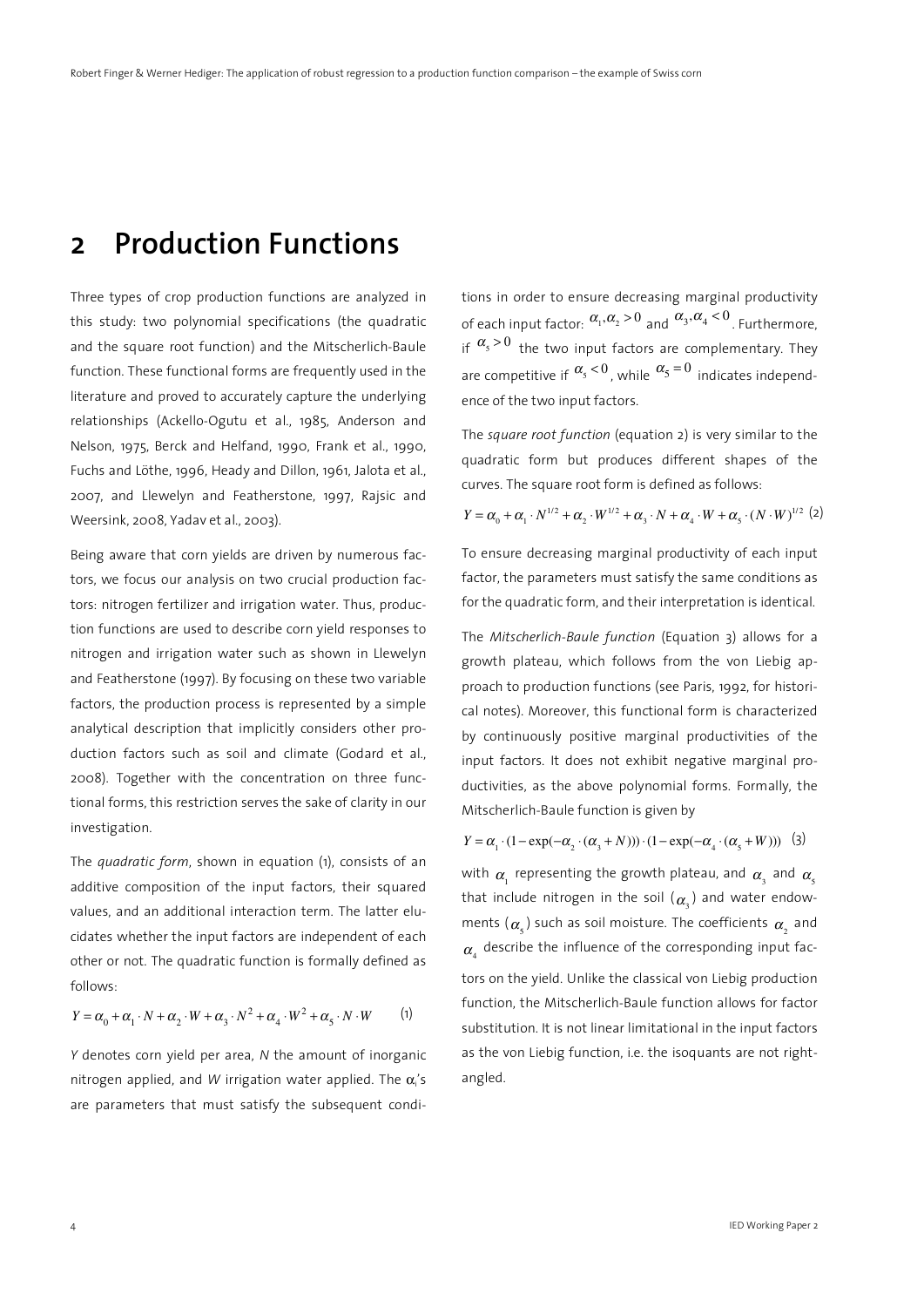#### **3 Data**

Our analysis and estimation of production functions is based on simulated corn yield data that is generated with the CropSyst model. This is a deterministic crop yield simulation model that has been widely used and validated (see Stöckle et al., 2003, for a review of studies using CropSyst). It involves various above and below ground processes, such as soil water budget, soil-plant nitrogen budget, crop phenology, canopy and root growth, biomass production, crop yield, residue production and decomposition, and soil erosion by water. These processes are simulated with daily time step. The model is calibrated to field trials and sample data. Model settings and calibration for the Swiss Plateau region are presented in Torriani et al. (2007).

In our analysis, CropSyst is driven by daily weather data from six different locations on the Swiss Plateau for the years 1981 – 2003, as provided by the Swiss Federal Office of Meteorology and Climatology (MeteoSwiss). These locations are distributed over the eastern Swiss Plateau ranging from 06°57' to 08°54' longitude and are located at elevation levels between 422 and 565 meter above sea level (Finger and Schmid, 2007). Compared to an approach with one single location, the use of observations from six different weather stations broadens the database and allows us to represent a large proportion of the entire Swiss corn producing acreage.

The simulation and subsequent data analysis are restricted to one uniform type of soil for all locations, characterized by texture with 38% clay, 36% silt, 26% sand and soil organic matter content at 2.6% weight in the top soil layer (5 cm) and 2.0% in lower soil layers (Torriani et al., 2007). Moreover, the type of management is uniform for all simulations. Identical seeding dates, irrigation settings (possible from day one after sowing to harvesting, never exceeding field capacity), fertilizer type (inorganic nitrogen fertilizer) and fertilizer application dates are applied in CropSyst (Finger and Schmid, 2007). This approach avoids distortions due to non-uniform soil and management properties.

To have a comprehensive data set, one simulation is conducted without application of fertilizer and irrigation for each location and each year. Furthermore, additional combinations of irrigation and fertilizer are generated randomly. Taking nitrogen fertilizer application rates from 0 to 320 kg/ha and irrigation water from 0 to 340 mm, this results in 212 different levels of nitrogen application to the plants and 60 different levels of irrigation.

The resulting dataset consists of 527 observations. Assuming a dry matter content of 85%, average yields for three different ranges of irrigation W and fertilizer N application, respectively, are shown in Table 1. This rough approximation of the average corn yields reveals a global yield maximum for  $71 \leq W \leq 140$  and  $76 \leq N \leq 150$ . Simulated corn yields decrease if the amounts of irrigated water or applied fertilizer deviate from those input ranges.

|  |  | Table 1: | Average simulated corn yields 1981-2003 |  |  |  |  |  |  |
|--|--|----------|-----------------------------------------|--|--|--|--|--|--|
|--|--|----------|-----------------------------------------|--|--|--|--|--|--|

|                       |         |            | Applied nitrogen in kg/ha |       |  |  |
|-----------------------|---------|------------|---------------------------|-------|--|--|
|                       |         | $76 - 150$ | 151-320                   |       |  |  |
| Applied<br>irrigation | $O-7O$  | 6955       | 8872                      | 8 521 |  |  |
| water in              | 71–140  | 7293       | 9 717                     | 9100  |  |  |
| mm                    | 141–340 | 7275       | 8 8 14                    | 9 158 |  |  |

Source: CropSyst simulations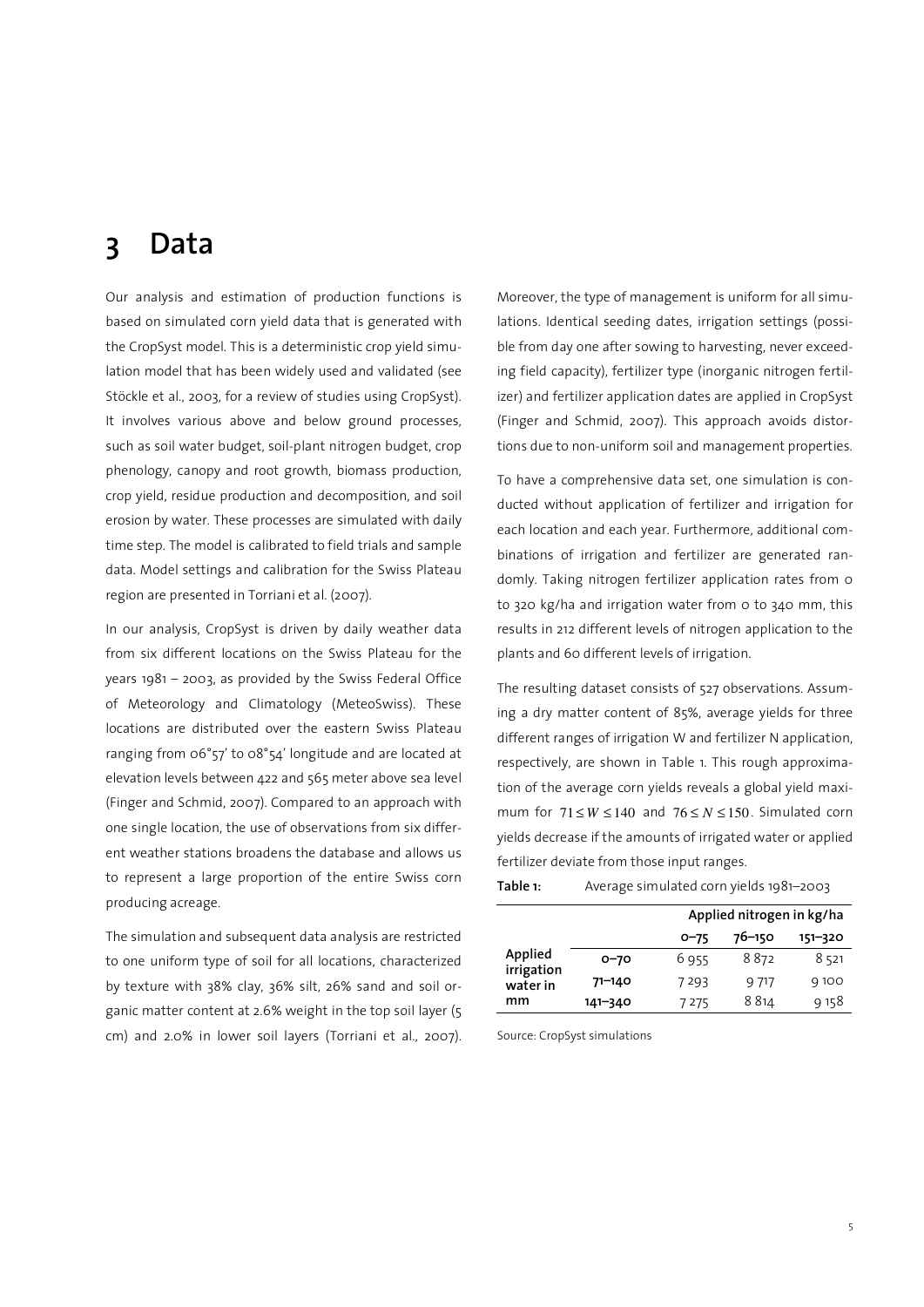In our meta-modeling approach, output of the biophysical model is restructured into crop production functions. Thus, key relationships among the factors studied can be isolated (Jalota et al., 2007). Total (aggregated) values for nitrogen application, irrigation and corn yield are used for production function estimation. In contrast, sub-processes in the biophysical model are conducted on a daily time step. Thus, the relationships estimated in the crop production functions do not replicate factor relationship settings in the biophysical model, i.e. in the data generating process. Similar meta-modeling approaches have been used, for instance, by Jalota et al. (2007), and Llewelyn and Featherstone (1997).

Due to the field experimental design in the crop yield simulation, the dataset contains quasi-continuous inputoutput combinations. In contrast to discrete application of inputs (i.e. a few levels of inputs) in a field experiment, quasi-continuous input levels enable a regression rather than an analysis of variance approach in this study. Thus, the resulting dataset is suitable for production function estimation. Moreover, the random application of inputs enables unbiased estimation of the production function coefficients. Input levels are uncorrelated with other variables that also influence corn yields but are not considered in the production function estimations, such as environmental factors that are held constant in the simulations. Thus, no omitted variable bias will occur for the coefficient estimates of nitrogen and irrigation water in the crop production functions.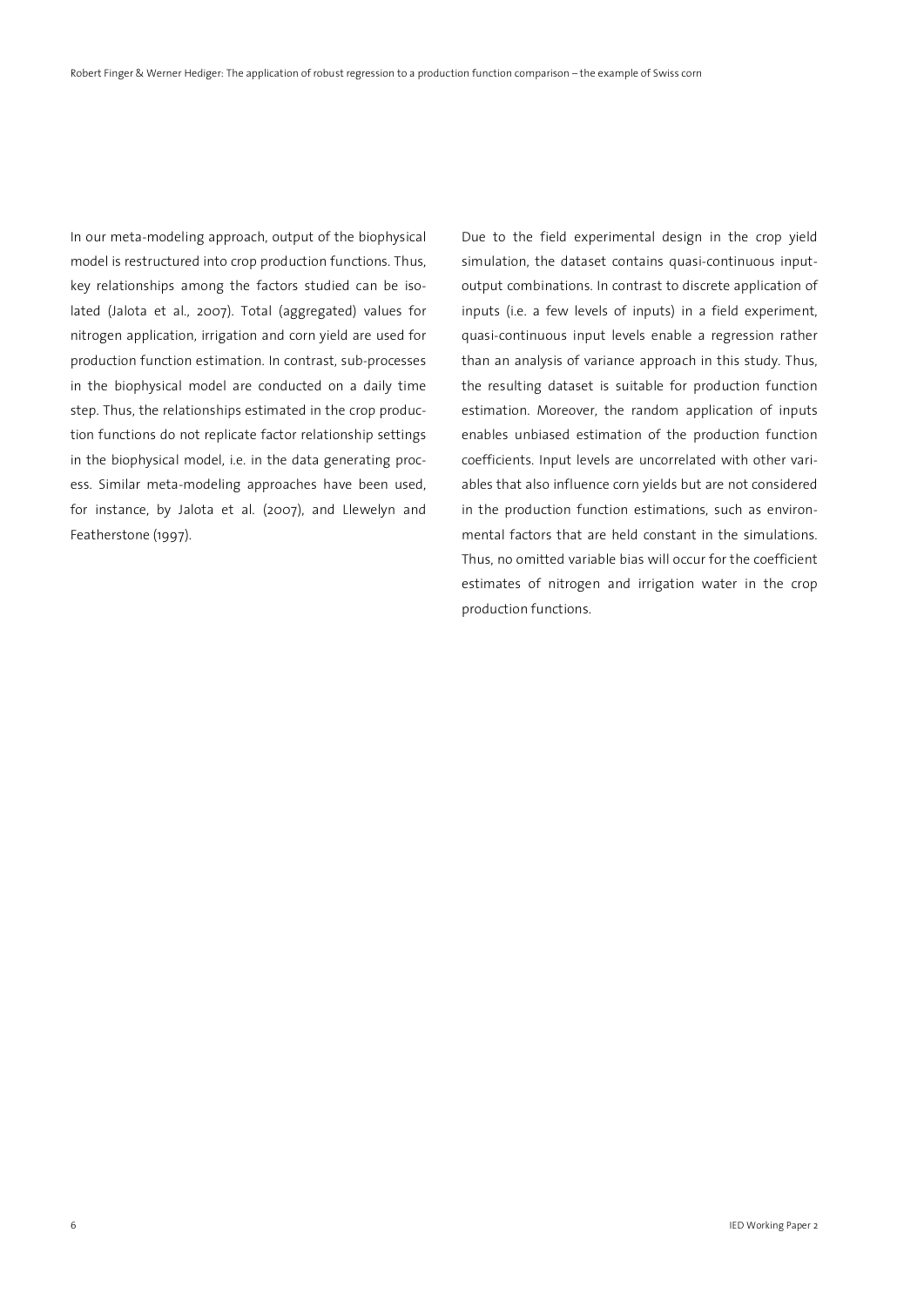## **4 Outliers and Estimation Methodology**

Exceptional climatic years are supposed to lead to exceptional crop yield levels and to have an extraordinary influence on plant response to irrigation and fertilization. As a consequence, they may involve outliers that deviate from the relationship described by the majority of the data.

Two standard examples for outliers in a linear simple regression model are presented in Figure 1. Point A clearly deviates from the typical linear relationship between the dependent (y) and the independent (x) variable. Such 'vertical' outlier is characterized by an unusual observation in the dependent variable. The impact of vertical outliers on the estimation of regression coefficients is usually small and mainly affects the regression intercept (Sturm and de Haan, 2001). If unusual observations occur in the set of independent variables, these outliers are called leverage points. If such leverage point deviates from the linear relationship described by the majority of observations it is called 'bad leverage point' such as Point B in Figure 1. Due to the exposed position of the outlier it has a leverage effect on the coefficient estimation. In contrast, a leverage point is called 'good leverage point' if it does not deviate from the typical relationship. Good leverage points are no outliers and even improve the regression inference as these points reduce standard errors of coefficient estimates.



**Figure 1:** Examples for outlying observations

Note: Regression lines are fitted using ordinary least squares (OLS) and reweighted least squares (RLS). Source: According to Sturm and de Haan (2001)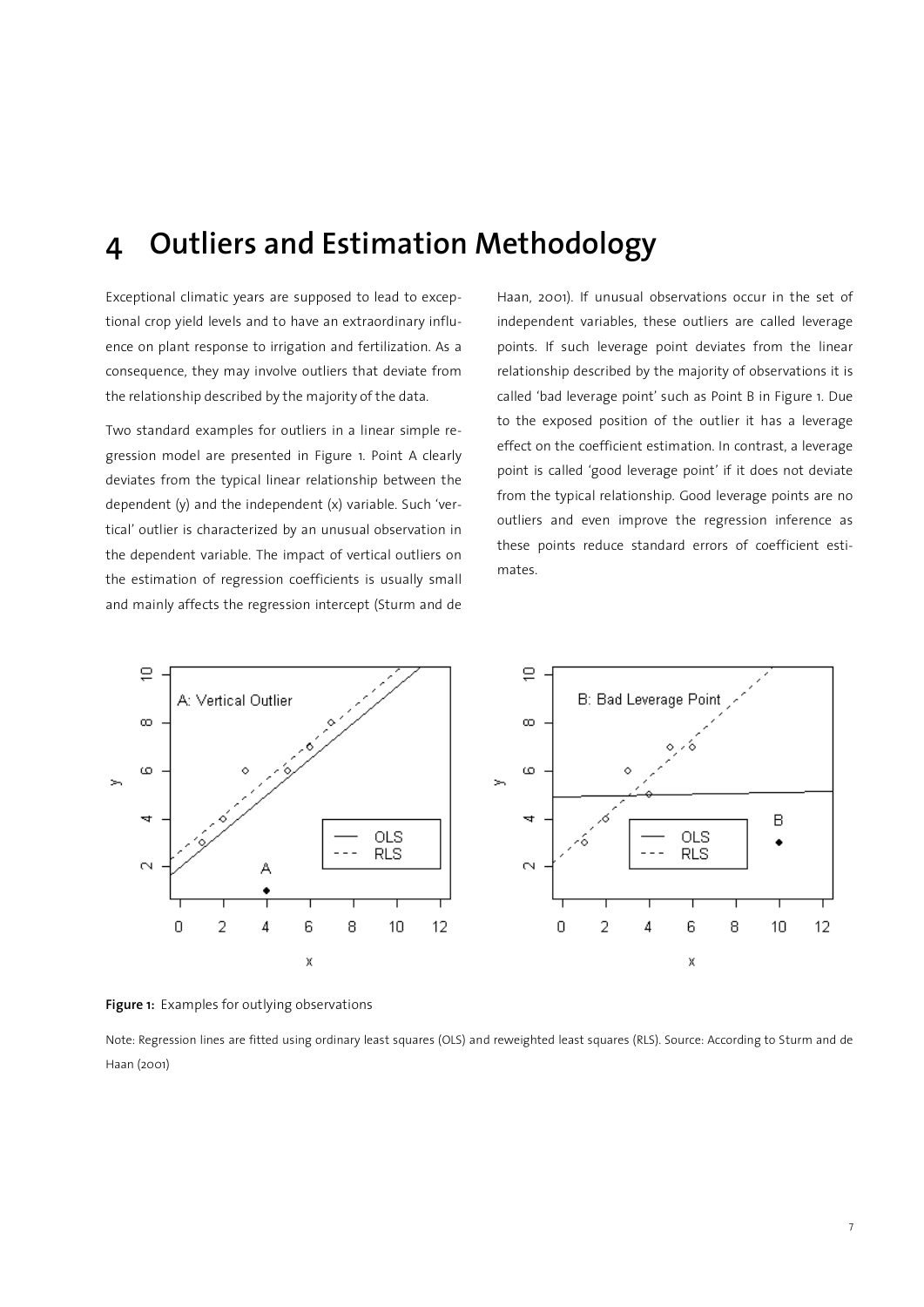In this study, Reweighted Least Squares (RLS) regression is applied for the estimation of eqns. (1) and (2), using the ROBUSTREG procedure in the SAS statistical package. RLS is a weighted LS regression, which is based on an analysis of Least Trimmed Squares (LTS) residuals In crop production function estimation, a vertical outlier is characterized by observations with an exceptional (low) yield level. Bad leverage points consist of observations with an exceptional input-output relationship for very low or high levels of inputs application. With regard to the functional relationship between corn yields and application of nitrogen and irrigation, we particularly expect climatic conditions to be influential. For instance, the amount of rainfall can influence droughts or moisture built up, and thus indirectly restrict yield levels. Furthermore, the plants are expected to respond specifically to management under certain climatic conditions. The response to irrigation and fertilization, for instance, changes under high and low water stress situations.

The occurrence of outliers is not exclusive to agricultural issues. Rather, outliers are frequently observed in empirical data sets and particularly considered in the applied statistics, econometrics and economics literature (e.g. Huber, 1996, Hubert et al., 2004b, Sturm and de Haan, 2001). The breakdown point concept is used to quantify robustness properties of a regression estimator. It is defined as the smallest amount of arbitrary outlier contamination which can carry an estimator over all bounds (Hubert et al., 2004a). The estimator becomes unreliable beyond this border line.

Ordinary least squares (OLS) regression possesses the lowest possible breakdown point of 1/n, where n denotes the number of observations. This indicates that OLS can not cope with a single outlier because one outlier can be sufficient to move the coefficient estimates arbitrarily far away from the actual underlying values. Thus, outliers cause unreliable coefficient estimates if OLS is applied.

This vulnerability of least squares estimation to outlying observations has been demonstrated in various studies (e.g. Hampel et al., 1986, Huber, 1996, and Rousseeuw and Leroy, 1987). Reliable results are provided by OLS if and only if outlier diagnostic and treatment tools such as robust regression methods or robust regression diagnostics are applied as well. The application of these methods ensures the non-inclusion or the appropriate down-weighting of outliers in the analysis.

A simple outlier diagnostic tool is the scatter plot that enables the detection of outliers in simple regression cases. However, this is impossible if the dimension of the problem exceeds the simple regression case and the number of observations is very large, such as for our analysis. Outlier diagnostics based on residual plots might suffer from outliers (Rousseeuw and Leroy, 1987), in particular for bad leverage points. Outliers can tilt the (original) regression line and have small regression residuals. Thus, outliers might not be discovered in residual plots (Sturm and de Haan, 2001). Other diagnostic tools are required to identify outlying or influential observations. However, they may involve additional problems. Studentized and jackknifed residuals, Cooks distances and other diagnostics based on Hat matrix elements, for instance, are susceptible to the so called masking effect. If more than one outlier occurs, these outlier diagnostics might not be able to detect a single one because one outlier can be masked by the presence of others (Rousseeuw and Leroy, 1987). Multiple-case diagnostics or high-breakdown diagnostics have to be employed instead. In this study we therefore apply robust regression and outlier identification based on robust regression residuals for identification and adequate treatment of outliers. This contrasts with two different approaches frequently used for the estimation of crop production functions.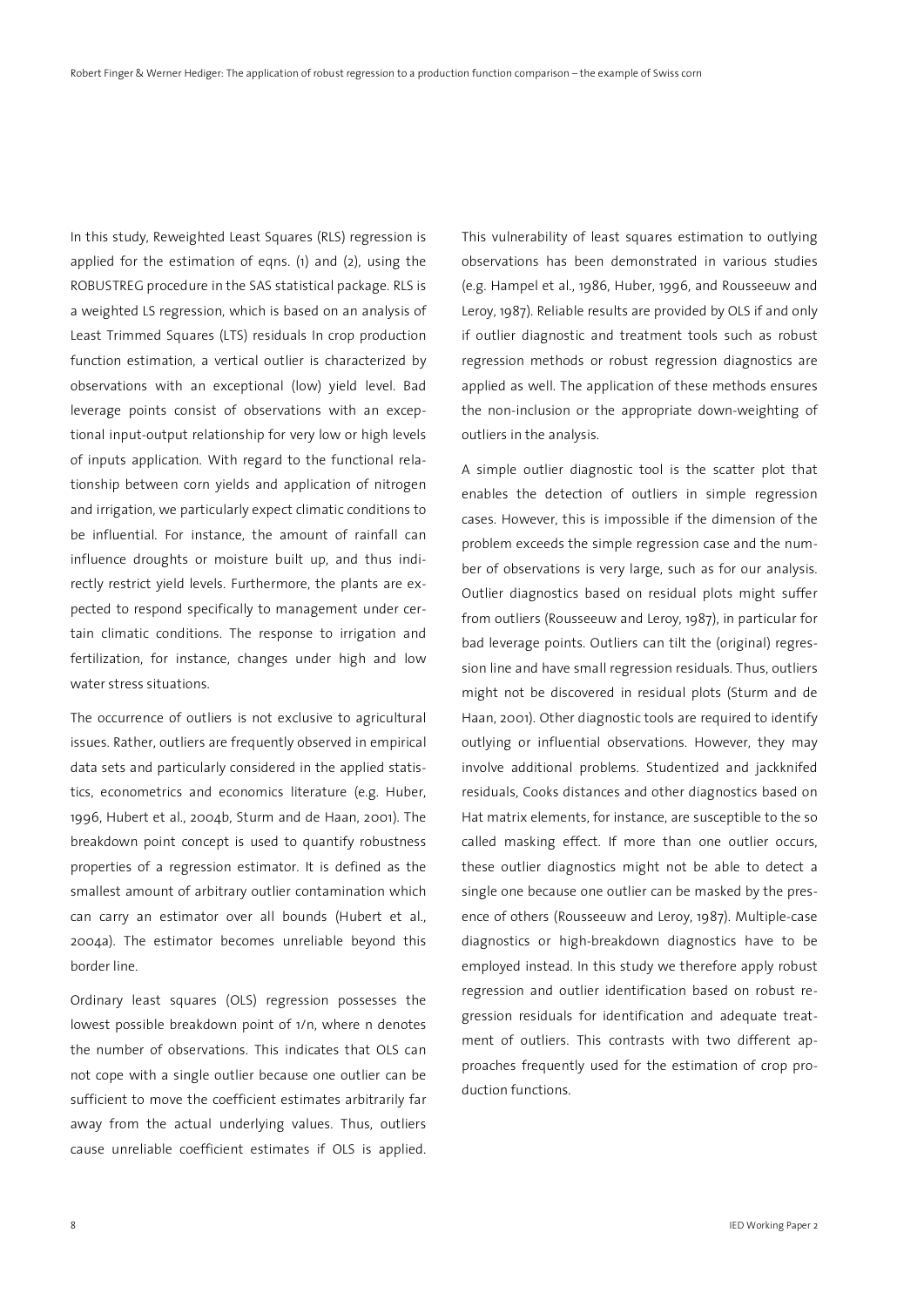Usually, the impact of climatic extreme events is reduced by introducing dummy variables for certain states of climate variables, or the estimation is conducted separately for different states of climate variables or different years (e.g. Fuchs and Löthe, 1996, Jalota et al., 2007, Rajsic and Weersink, 2008). Even though these methods aim to take different productivity levels of input factors for different states of climatic variables into account, they are usually based on factor relationship assumptions rather than on the data itself. Moreover, these methods might considerably reduce the power of the analysis due to the loss of degrees of freedom. In contrast, various approaches to robust regression analysis have been proposed (e.g. Hampel et al., 1986, and Rousseeuw and Leroy, 1987). They enable the identification of outliers taking the crop yield data into account using all observations in the dataset.

The main idea of robust regression is to give little weight to outlying observations in order to isolate the true underlying relationship. In this context, the notation "true relationship" is restricted to an econometrical interpretation, while the excluded observations can be of particular interest from a scientific point of view. However, the inclusion of outliers in the analysis does not allow for trustful regression inference. By contrast, separated analyses of outliers and inliers can lead to an information gain.

In this study, reweighted least squares (RLS) regression is applied for the estimation of quasi-linear quadratic and square root production functions (equations 1 and 2). RLS is applied in favor of other robust regression methods due to its good robustness and efficiency properties (see Rousseeuw and Leroy, 1987, for details). RLS is a weighted LS regression, which is based on an analysis of least trimmed squares (LTS) regression residuals. LTS is a highbreakdown regression technique, i.e. it can possess the highest possible breakdown point of  $\frac{1}{2}$ . In contrast to OLS estimation, LTS coefficient estimates are thus reliable in presence of outliers. Based on the idea of trimming the largest residuals the LTS fitting criterion is defined as follows:

$$
\underset{\hat{\beta}}{\text{Min}} \sum_{i=1}^{h} (r^2) \tag{4}
$$

 $(r^{2})_{(i)}$  are the ascending ordered squared (robust) residuals and h is the so-called trimming constant. In our analysis,  $h = [(3n + p + 1)/4]$  is employed (SAS Institute, 2004), with p denoting the number of coefficient that are estimated.

The computation of LTS coefficients is neither explicit nor iterative, but follows an algorithm described in Rousseeuw and Leroy (1987). Because the efficiency of LTS estimation is low, LTS results allow not for trustful inference. Thus, LTS estimation is only used as a data analytic tool for outlier identification. An observation is identified as an outlier if the absolute standardized robust residual  $|r_i\wr\hat{\sigma}|$ exceeds the cutoff value of 2.5.  $r_{\vec{i}}$  and  $\hat{\sigma}$  are the (robust) LTS residuals and scale estimates, respectively. This cutoff- value choice is motivated by a (roughly) 99% tolerance interval for Gaussian distributed standardized residuals (Sturm and de Haan, 2001). Coefficient estimates of RLS regression are defined as follows

$$
\hat{\beta}_{\text{RLS}} = \left(X^{\dagger}WX\right)^{-1} X^{\dagger}WY \tag{5}
$$

The diagonal elements of the weighting matrix  $(W = diag\{w_1,..., w_n\})$  () are generated by an indicator function, *IOutlier*:

$$
w_i = I_{\text{outlier}} \left[ \left| \frac{r_i}{\hat{\sigma}} \right| \le 2.5 \right] \tag{6}
$$

The indicator function generates weights of zero for observations that are identified as outliers and weights of one otherwise. RLS regression is applied for coefficient estimation of quasi linear functional forms, using the ROBUSTREG procedure in the SAS statistical package (SAS Institute, 2004). An example for the better robustness properties of RLS compared to OLS is indicated in Figure 1.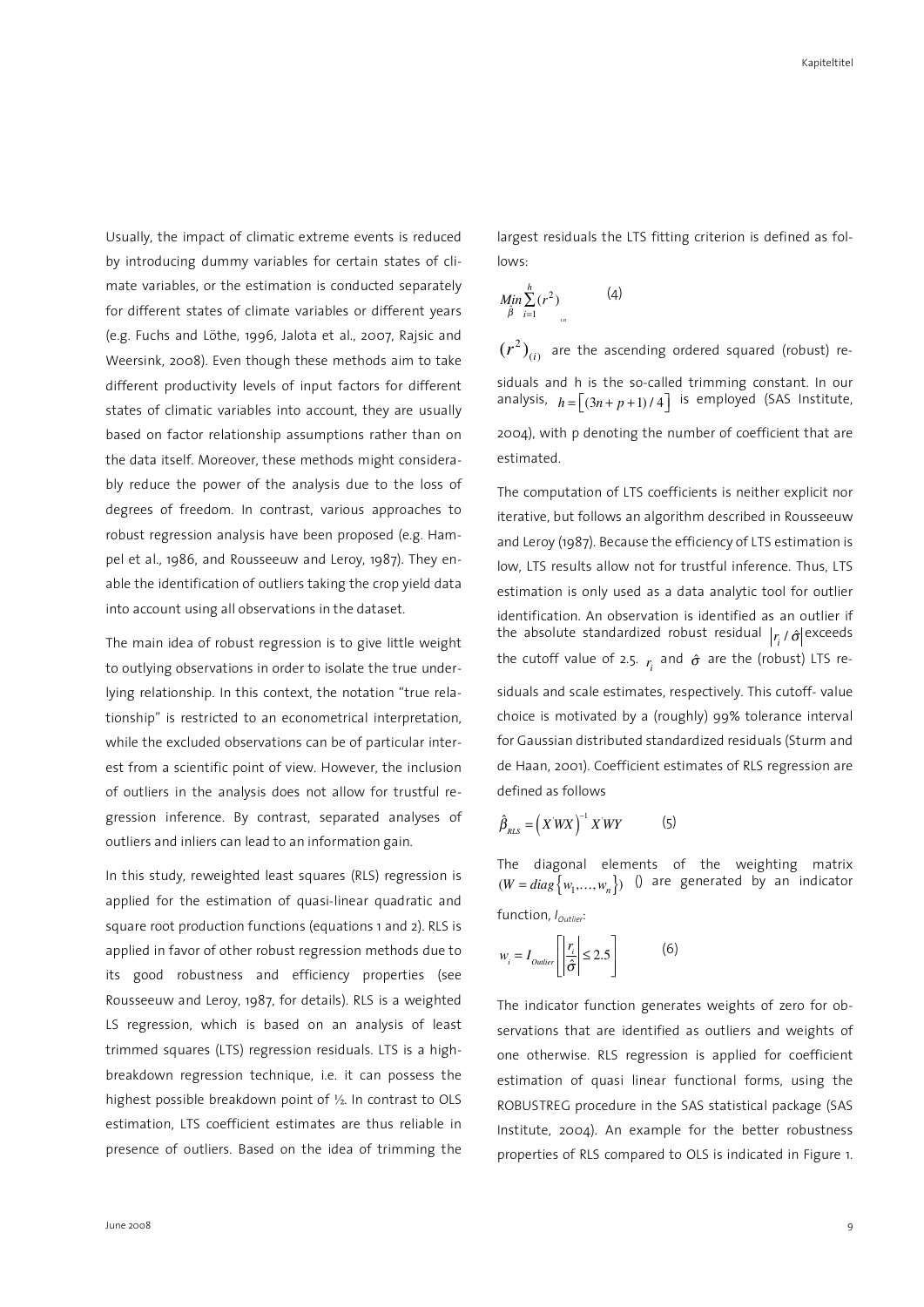OLS coefficient estimates change in the presence of outliers, in particular for bad leverage points. In contrast, RLS coefficient estimates are not affected by outliers in this example.

Because LTS regression is not suitable for nonlinear problems such as the Mitscherlich-Baule function (equation 3), iterative approaches are required. Robust regression is implemented in this case by using iteratively reweighted least squares (IRLS). In order to reduce the influence of outliers on estimation results, weights are generated with M-estimation using Tukey's biweight (Hampel et al., 1986) such as shown in equation (7) that follows Hogg (1979). These weights are re-estimated at each step of iteration until convergence.

$$
w_i = \begin{cases} (1 - (r_i / \hat{\sigma} \cdot c)^2)^2, & |r_i / \hat{\sigma}| \le c \\ 0, & |r_i / \hat{\sigma}| > c \end{cases} \tag{7}
$$

 $r_i$  is the (robust) IRLS residual and  $\hat{\sigma}$  the (robust) scale estimate and *c* a tuning constant. Following Hogg (1979), we employ the median of absolute deviations from the median (MAD) for robust scale estimation and set the tuning constant to 5.0. In contrast to LTS, IRLS is no high breakdown estimation technique. In order to validate results, we conduct sensitivity analysis of crucial factors such as starting values and tuning constant. We use the

Levenberg-Marquardt algorithm (see Moré, 1978, for details) that ensures stable estimation for highly correlated coefficient estimates that occur in our analysis (Schabenberger et al., 1999). In this study the nonlinear Mitscherlich-Baule function is estimated with IRLS using the NLIN procedure in the SAS software package. Furthermore, all estimations are corrected for heteroscedasticity following Johnston and DiNardo (1997).

Besides the most important property of giving trustworthy coefficient estimates, robust regression provides detailed insight in the structure of the data. If LS and robust regression results are considerably different and many outliers are indicated, the observations identified as outliers reveal their origin and can exhibit inappropriateness of the employed model structure. Above all, the interpretation of outliers is indispensable. Ruling out that outliers are caused by typing, copying or measuring errors, this interpretation should take not only statistical but mainly reasons from the subject matter science into account (Hampel, 2002). Thus, in the following, all estimations are conducted with both least squares and robust regression and outlier interpretation is provided.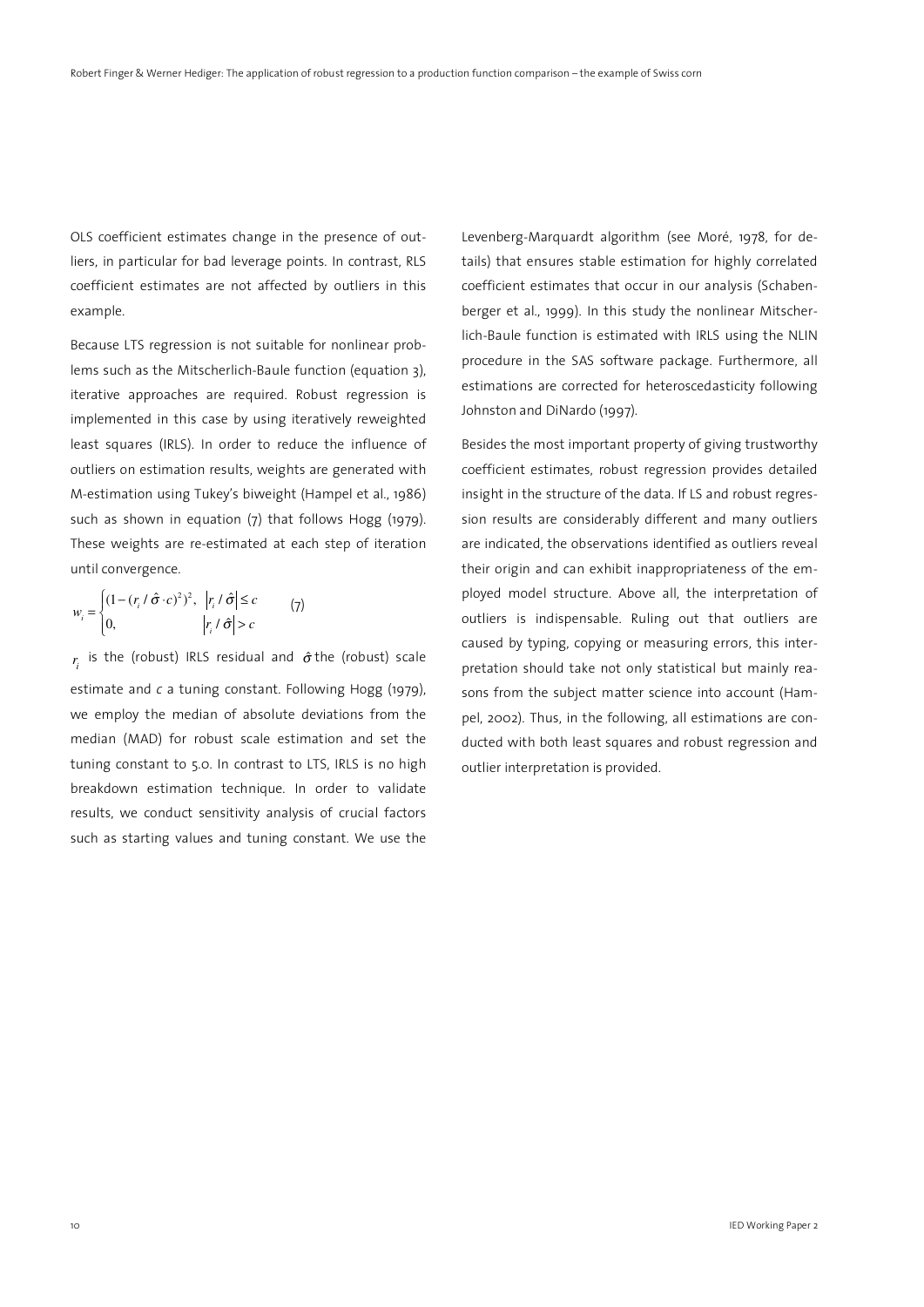### **5 Estimation Results**

Within our dataset, the largest number of observations identified as outliers are in the year 2003. About 25% of the observations that are identified by the RLS method as outlier or are given very small weights in the IRLS method, can be attributed to this year<sup>1</sup>. It is characterized by high temperatures and low precipitation in the relevant seeding-to-harvest period that caused particularly low corn yields in all Europe (Ciais et al., 2005). Other years with exceptionally low levels of precipitation and high temperatures in the corn growing season (e.g. 1983, 1991) also frequently occur in the lists of outlying observations.

The reason for the existence of outliers in these years is twofold. First, the yield levels are lower than usually. Second, the relationship between independent and dependent variables is affected by different reactions to input levels in situations where one of the inputs is a limiting factor. The yield response to irrigation water is higher than usual if – unlike in normal years – water constitutes a limiting factor for the plants in the Swiss Plateau. Furthermore, the interaction between fertilizer and irrigation water is higher because the plants' response to nitrogen also highly depends on water availability as nitrogen is taken up by the roots in a water solution.

Table 2 presents the estimation results for the quadratic and the square root production functions, respectively. It shows that each estimation coefficient has the correct (i.e. the expected) sign. The coefficient  $\alpha_{_5}$  (Applied Nitrogen  $^*$ 

Irrigation Water) is not significantly different from zero in the four estimated polynomial functions. This indicates that rainfall is sufficient to ensure efficient nitrogen uptake under normal climatic conditions in Switzerland.

| Table 2:         | Coefficient estimates for the quadratic and<br>the square root production functions |                                               |  |  |
|------------------|-------------------------------------------------------------------------------------|-----------------------------------------------|--|--|
| Variable         | OLS - Estimation                                                                    | <b>RLS - Estimation</b>                       |  |  |
|                  |                                                                                     | Quadratic production function<br>(equation 1) |  |  |
| Intercept        | 6638.265 (165.05)**                                                                 | 6661.421 (179.24)**                           |  |  |
| N                | 25.64327 (17.62)**                                                                  | 27.55239 (22.71)**                            |  |  |
| W                | 6.046902 (5.62)**                                                                   | 5.578582 (5.75)**                             |  |  |
| N <sub>2</sub>   | $-0.07104$ (12.22) <sup>**</sup>                                                    | -0.07236 (14.94)**                            |  |  |
| W <sub>2</sub>   | $-0.01797(3.87)$ **                                                                 | $-0.0162(3.88)$ **                            |  |  |
| <b>NW</b>        | 0.007766(1.51)                                                                      | 0.00373(0.89)                                 |  |  |
| adj. $R^2$       | 0.5680                                                                              | 0.7065                                        |  |  |
|                  | Square root production function<br>(equation 2)                                     |                                               |  |  |
| Intercept        | 6589.997 (155.02)**                                                                 | 6601.924 (162.13)**                           |  |  |
| $N^{1/2}$        | 297.1821 (12.42)**                                                                  | 313.0936 (16.34)**                            |  |  |
| W <sub>1/2</sub> | 75.09137 (4.26)**                                                                   | 67.1385 (4.17)**                              |  |  |
| N                | $-11.2156(6.88)$ **                                                                 | $-10.544(8.15)$ **                            |  |  |
| W                | $-3.03419(2.40)$ *                                                                  | $-2.49922(2.17)$ <sup>*</sup>                 |  |  |
| $(NW)^{1/2}$     | 1.46442 (1.43)                                                                      | 0.364377 (0.45)                               |  |  |
| adj. $R^2$       | 0.5834                                                                              | 0.7330                                        |  |  |

Note: Statistics in parentheses are t statistics  $(**)$  – indicates significance at the 1% level  $(*)$  – indicates significance at the 5% level

<sup>1</sup> In total RLS identifies 43 outliers for the quadratic production function and 37 for the square root function. Moreover, 36 observations have weights smaller than 0.25 in the IRLS estimation of the Mitscherlich-Baule function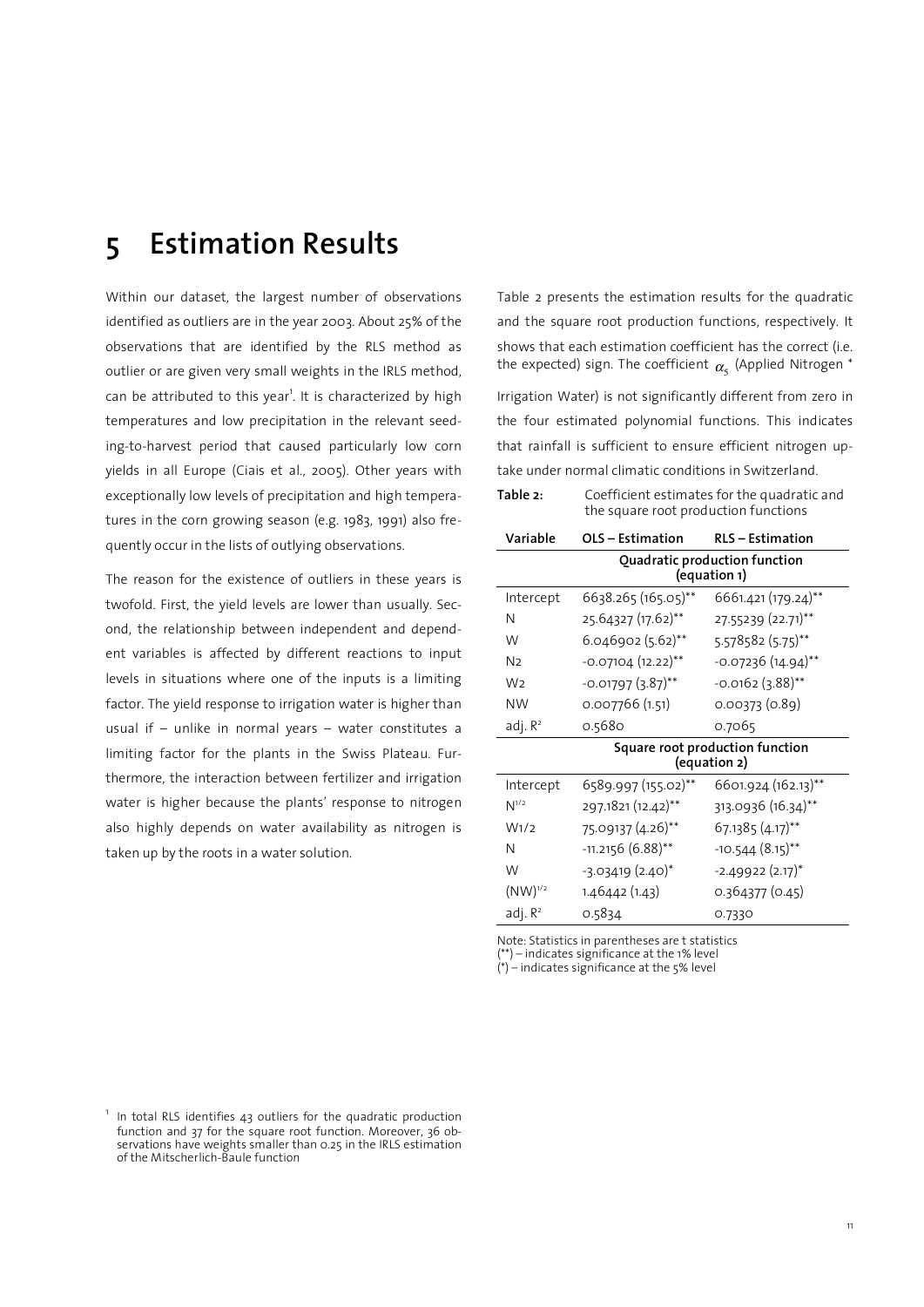In Table 3, the Mitscherlich-Baule production function estimates are presented with coefficient estimates showing the expected signs. Using both LS and robust regression, the Mitscherlich-Baule function reaches higher goodness of fit than the respective estimates of the quadratic and square root forms. The coefficient estimates for irrigation water and water endowment  $\alpha_{\scriptscriptstyle 4}$  and  $\alpha_{\scriptscriptstyle 5}$ ) are not significantly different from zero at the level of five percent in the LS estimation. In contrast, the coefficients  $\alpha_{\scriptscriptstyle 4}^{}$  and  $\alpha_{\text{s}}$  are significant at the one percent level if robust regression (IRLS) is used. Moreover, the coefficient estimate for  $\alpha_{\rm s}$  increases remarkably if IRLS regression is applied. This is explained by the fact that mainly dry years are excluded or down-weighted in the robust regression, such that the estimated soil water endowment is higher for the remaining observations.

Even though all differences in coefficient estimates between LS and robust regression are not significant at the 5% level, the application of robust regression leads to reasonable shifts in coefficient estimates and their level of significance for all functional forms. However, the decision on the most appropriate estimation technique cannot exclusively be based on statistical measures. For instance, the goodness of fit cannot be compared between LS and robust estimation. The deletion of outliers increases, by definition, the goodness of fit for the regression on the remaining observations. Hence, conclusions on the appropriateness of functional forms and estimation techniques can be drawn if and only if the misspecification costs are calculated and interpreted, as shown in the subsequent section.

| Table 3:                               | Coefficient estimates for the Mitscherlich-<br>Baule production function |                                |  |  |  |
|----------------------------------------|--------------------------------------------------------------------------|--------------------------------|--|--|--|
|                                        |                                                                          | <b>Estimation Method</b>       |  |  |  |
| Variable                               | LS (Levenberg-<br>Marquardt)                                             | IRLS (Levenberg-<br>Marquardt) |  |  |  |
| $\alpha_{1}$                           | $9180.6(95.14)$ **                                                       | $9410.3(87.7)$ **              |  |  |  |
| $\alpha$ ,                             | $0.0288(5.72)$ **                                                        | $0.0266$ (7.38)**              |  |  |  |
| $\alpha_{\scriptscriptstyle 2}$        | 50.6952 (5.96)**                                                         | 48.3036 (7.75)**               |  |  |  |
| $\alpha_{\scriptscriptstyle A}$        | 0.0598(1.22)                                                             | $0.0304(2.95)$ <sup>**</sup>   |  |  |  |
| $\alpha_{\scriptscriptstyle\varsigma}$ | 45.1410 (1.24)                                                           | 71.2249 (3.10)**               |  |  |  |
| adj. $R^2$                             | 0.736                                                                    | 0.809                          |  |  |  |

Note: Statistics in parentheses are t statistics (\*\*) – indicates significance at the 1% level  $(*)$  – indicates significance at the 5% level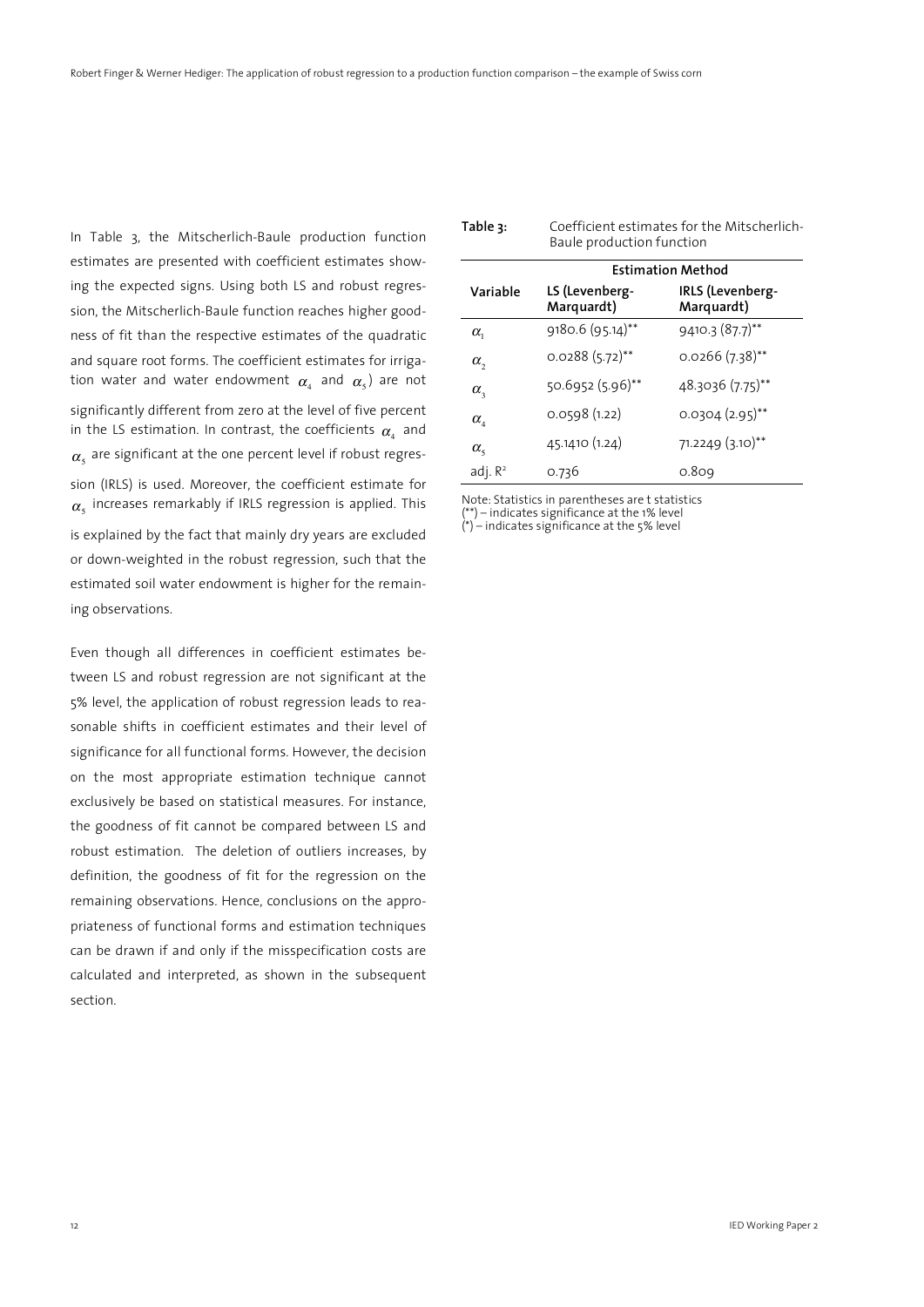### **6 Optimal Input Levels and Costs of Misspecification**

The knowledge of production functions is crucial for modeling purposes and economic analyses that are concerned with optimal resource allocation. This usually involves an assessment of optimal input and output levels, which is generally determined through maximization of a suitably defined objective function. For the purpose of our analysis, this is given by the subsequent profit function

$$
\pi = P_{\text{Com}} \cdot f(W, N) - P_{\text{Nitrogen}} \cdot N - P_{\text{irrigation}} \cdot W \tag{8}
$$

where the net return (or quasi-rent) per hectare  $\pi$  is equal to the gross return (crop price *PCorn* times corn yield *f*(*W*,*N*), minus total nitrogen costs (nitrogen price *PNitrogen* times amount of nitrogen applied *N*) and total irrigation costs (irrigation price *PIrrigation* times amount of irrigation water *W*) per hectare. For simplicity, other costs are assumed to be constant and therefore irrelevant for calculating the profit maximizing input combination. By maximizing the above profit function (equation 8), the optimal input levels are determined through the following first-order conditions:

$$
\frac{\partial f(W, N^*)}{\partial N} = \frac{P_{Nitrogen}}{P_{con}} \text{ and } \frac{\partial f(W^*, N)}{\partial W} = \frac{P_{trigation}}{P_{con}} \quad (9)
$$

Where  $N^*$  and  $W^*$  are the profit maximizing input levels of nitrogen fertilizer and irrigation water, respectively. In other words, efficiency in production requires employment and remuneration of all production factors according to their value of marginal product. This is satisfied if, for each input factor, the input price equals the crop price multiplied with the factor's marginal productivity.

In the further analysis, we set the corn price equal to CHF 0.642 kg-1, the average annual value for the period 1981- 2003 in Switzerland (SBV, 1982-2004). We assume a constant nitrogen price of CHF 1.6 kg<sup>-1</sup> (extrapolated from ammonium nitrate 27.5 to pure nitrogen) at the 1993 level (LBL, 1993), and a price for irrigation water of CHF 0.06  $m<sup>-3</sup>$ (Finger and Schmid, 2007). Using these data, the optimal input levels are calculated according to equation (9) and represented in Table 4.

| <b>Functional Form-</b><br><b>Estimation Method</b> | Optimal amount of<br>Nitrogen applied<br>(kg/ha) | Optimal amount of<br>irrigation Water ap-<br>plied (mm) | Optimal yield<br>(kg/ha) | Maximum net re-<br>turn (CHF/ha) |
|-----------------------------------------------------|--------------------------------------------------|---------------------------------------------------------|--------------------------|----------------------------------|
| Ouadratic-OLS                                       | 172.8                                            | 179.6                                                   | 9695                     | 5840.32                          |
| Square Root-OLS                                     | 131.3                                            | 133.9                                                   | 9180                     | 5602.82                          |
| Mitscherlich-Baule-OLS                              | 111.2                                            | 61.3                                                    | 9078                     | 5613.55                          |
| Ouadratic-RLS                                       | 177.4                                            | 163.8                                                   | 9859                     | 5947.68                          |
| Square Root-RLS                                     | 147.7                                            | 108.6                                                   | 9324                     | 5684.56                          |
| Mitscherlich-Baule-IRLS                             | 124.9                                            | 116.7                                                   | 9286                     | 5691.51                          |

| Table 4: |  |  | Optimal input levels, yield, and maximum net return |
|----------|--|--|-----------------------------------------------------|
|----------|--|--|-----------------------------------------------------|

Note: LS indicates least squares, RLS reweighted least squares, and IRLS iteratively reweighted least squares estimation.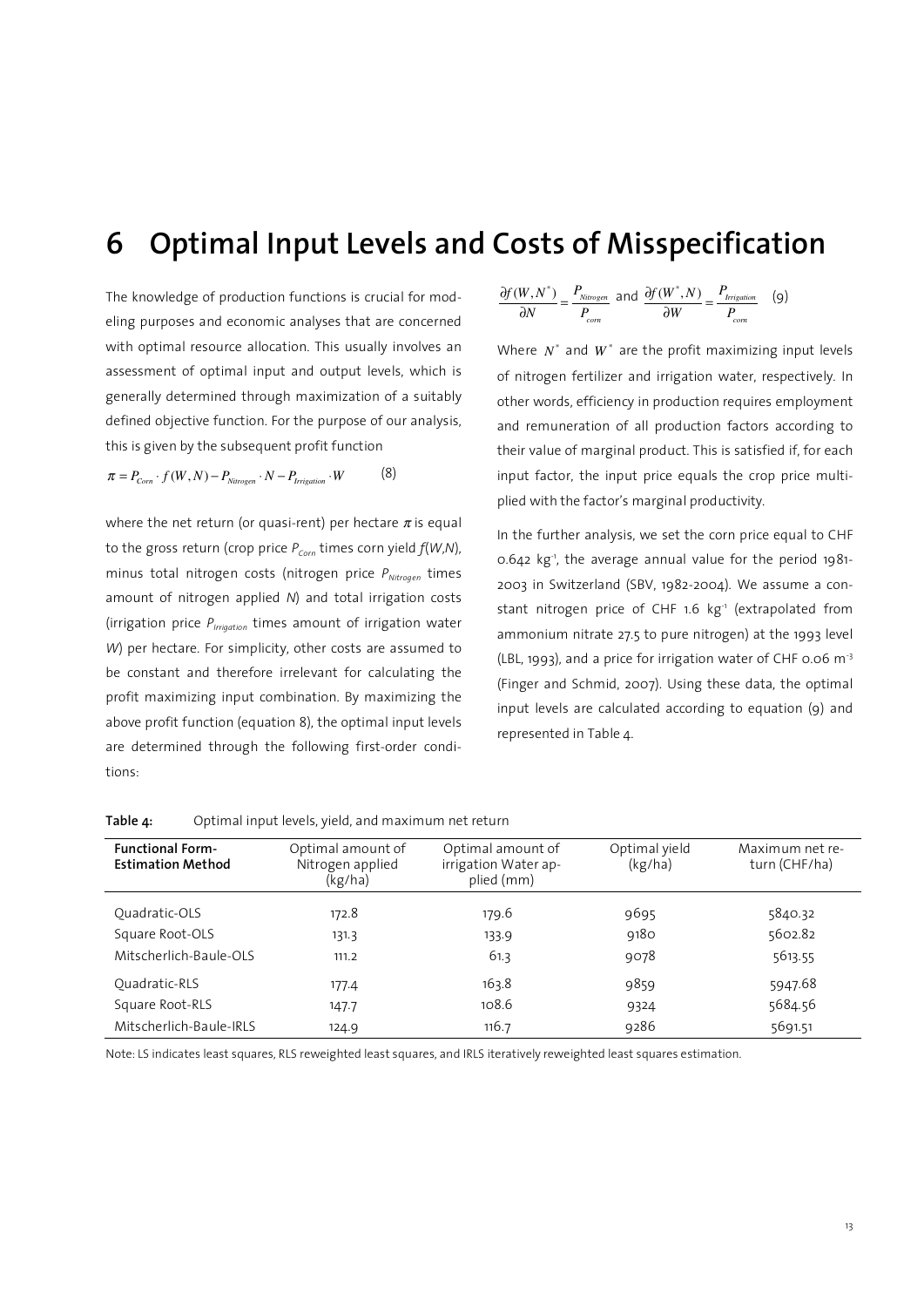It shows that all optimal input levels are within the range of the data, and the general results about the functional forms remain the same as in other studies. As in Ackello-Ogutu et al. (1985), the polynomial functions recommend higher fertilizer use than the Mitscherlich-Baule functions.

With 61.3 mm of irrigation water and 111.2 kg/ha of nitrogen, the lowest input use is recommended by the Mitscherlich-Baule function estimated with LS. This goes along with the lowest yield (9078 kg/ha) and an estimated net revenue of 5613.55 CHF/ha. In contrast, the robust estimated quadratic function shows the highest yield (9859 kg/ha) and nitrogen use (177.4 kg/ha) and the highest profit (5947.68 CHF/ha), while the quadratic LS function implies the highest optimal amount of irrigation water with 179.6 mm. Thus, the quadratic form implies a higher optimal use of nitrogen and irrigation water than all other functions. This extends to the evidence given by Anderson and Nelson (1975) about the overestimation of optimal nitrogen amounts by the quadratic form to the optimal use of irrigation water.

Furthermore, the results in Table  $4$  show that the robust versions of production function estimates systematically lead to higher profit maximizing yields and higher profits than their non-robust counterparts. Moreover, for each functional form, the optimal amount of nitrogen fertilizer application increases if robust regression results are taken instead of LS results. And, except for the case of the Mitscherlich-Baule function, robust regression leads to the expected adjustment towards lower use of irrigation water in the profit maximizing situation. All in all, the use of robust estimation narrows the range of optimal input levels across the different functional forms.

Table 4 shows furthermore, that the selection of the functional form and estimation method both affect the result of the economic optimization and allocation problem. This relates to the concept of misspecification costs, which we employ for the final evaluation of production functions and estimation methods. The relative costs of misspecification are defined as the decrease in net return if optimal input levels of an incorrect function are used instead of those of the real underlying production function. The basic idea of this concept is to minimize the potential loss of a misspecification of the production function. Usually, the focus is on the potential loss due to the wrong functional form. In the following, we also consider the costs of using the improper estimation technique.

Table 5 gives the relative costs of misspecification. The nine cells in the upper left-hand corner correspond to the traditional approach where only functional forms estimated with LS are compared. If for instance the quadratic function would be the true underlying form, the use of the square root function induces a cost of misspecification of CHF 93.01. For the Mitscherlich-Baule function, this increases to CHF 297.88 . The latter exhibits the highest costs of misspecification, while the square root function is the most appropriate if the misspecification-cost criterion is employed.

The square root function is similar to the quadratic form, but flatter in its surface and comes therefore closer to the plateau approach of the Mitscherlich-Baule specification (Ackello-Ogutu et al., 1985). Optimal input recommendations based on the square root function are correspondingly situated between those of the other two approaches we consider here.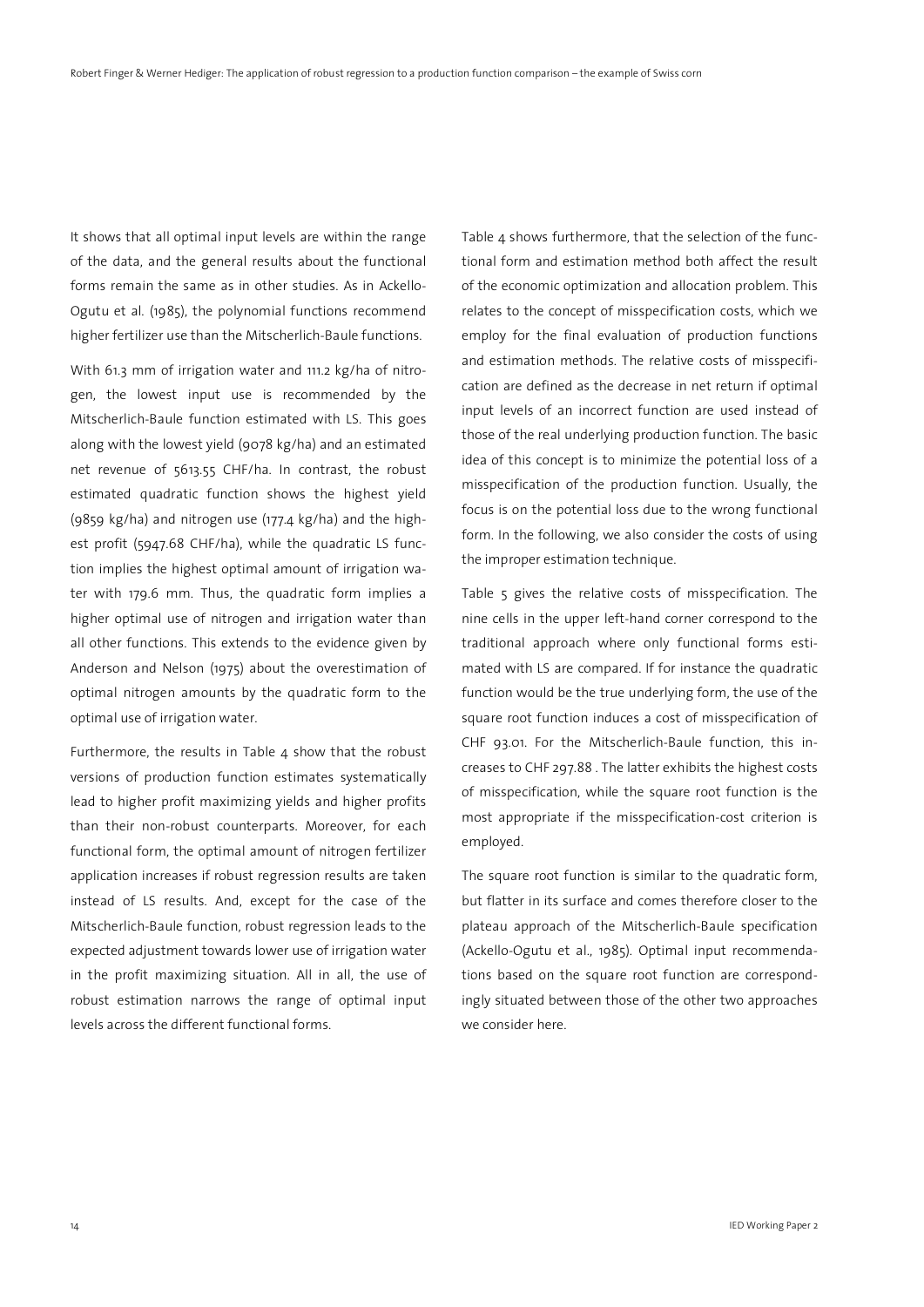|                                | Cost of using optimal input levels based on: |                 |                            |                          |                    |                             |
|--------------------------------|----------------------------------------------|-----------------|----------------------------|--------------------------|--------------------|-----------------------------|
| When the true<br>function is:  | Ouadratic-<br><b>OLS</b>                     | Square Root-OLS | Mitscherlich-<br>Baule-OLS | Ouadratic-<br><b>RLS</b> | Square<br>Root-RLS | Mitscherlich-<br>Baule-IRLS |
| Ouadratic-OLS                  | $\circ$                                      | 93.01           | 297.88                     | 4.23                     | 77.85              | 135.18                      |
| Square Root-OLS                | 30.61                                        | O               | 39.83                      | 32.13                    | 8.41               | 2.01                        |
| Mitscherlich-<br>Baule-OLS     | 113.22                                       | 41.38           | $\circ$                    | 109.97                   | 41.86              | 27.34                       |
| Ouadratic-RLS                  | 3.77                                         | 104.65          | 296.39                     | $\circ$                  | 68.59              | 145.23                      |
| Square Root-RLS                | 7.18                                         | 27.08           | 35.49                      | 8.45                     | $\circ$            | 23.14                       |
| $Mitscherlich -$<br>Baule-IRLS | 57.52                                        | 54.08           | 3.11                       | 51.85                    | 9.86               | $\circ$                     |

**Table 5:** Relative Costs of Misspecification

Note: LS indicates least squares, RLS reweighted least squares and IRLS iteratively reweighted least squares estimation.

Table 5 further reveals that, in most cases, the use of robust estimation methods results in lower costs of misspecification than the standard LS approach, and that the square root specification performs better under this criterion than the other functional forms. This becomes obvious when comparing the top left-hand cells with the bottom right-hand ones, as well as from the comparison of the misspecification costs in the different lines of Table 5.

Only in the cases where the square root specifications are assumed to be the true underlying functions does the quadratic LS estimation show slightly lower costs of misspecification than its RLS counterpart. Furthermore, square root function estimation with LS leads to a marginally lower decrease of the net profit than its robust counterpart if the Mitscherlich-Baule-LS is assumed to be the underlying function.

Altogether, this supports the suggestion that the RLS estimation of the square root function is the best approximation of the real underlying crop response relationship. These findings further support the use of robust regression methods, besides the previously made recommendation from an econometrical point of view.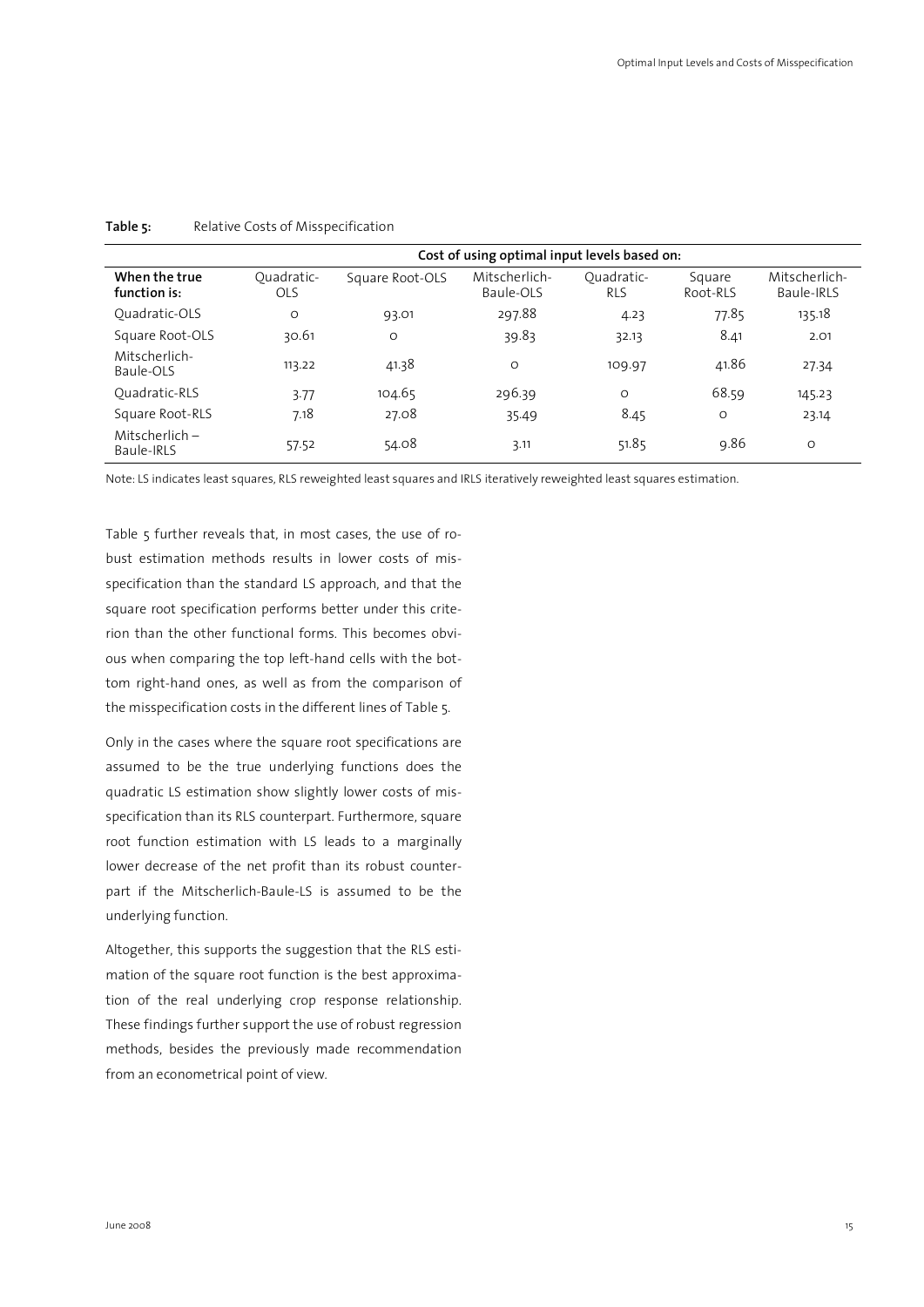## **7 Summary and Conclusions**

The proper representation of crop production functions is crucial for economic analyses that aim at determining optimal production levels and input use under different conditions. In our study, simulated corn yield data for the Swiss Plateau are used for the estimation of crop production functions, with particular consideration of yield response to nitrogen fertilizer and irrigation water application. Three functional forms are considered: the quadratic, the square root, and the Mitscherlich-Baule function. In addition, robust and standard regression methods are used for the estimation.

We found the square root function to be the most appropriate form to represent the data generated with corn yield simulations for Switzerland. Furthermore, exceptional climatic events, such as the summer drought in 2003, are proved to be the major source of misleading results if the least squares criterion is used to estimate production function coefficients. Robust regression methods are recommended instead. The use of robust estimation narrows the range of optimal input levels across the different functional forms. Thus, differences between functional forms are reduced by applying robust regression. This conclusion is further supported by a comparison of the relative costs of misspecification. Using robust instead of least squares regression generally results in lower costs of misspecification. Irrespective of the true underlying functional form, optimal input levels based on robust estimated functions reduce the maximum costs of misspecification compared to the counterparts estimated with least squares regression. Thus, our investigation shows that, besides the functional form, the estimation method is decisive for production function comparisons.

The improved estimation of production functions might be valuable in practice because crop production functions are widely applied, for instance, to assess agro-environmental policy measures (e.g. Godard et al., 2008) to compare cropping systems (Yadav et al., 2003) or to project future agricultural water demand (e.g. Medellín-Azuara et al., 2008). Moreover, climate – and thus crop yield – extreme events are expected to occur more often in the future due to climatic change (e.g. Fuhrer et al., 2006). The properties of robust regression to ensure efficient and reliable coefficient estimation in presence of outliers might thus be particularly valuable for applications and economic assessments related to climate change issues (see e.g. Finger and Schmid, 2008). Furthermore, robust regression ensures efficient and accurate estimation of functional forms and thus of regression residuals. Since the latter are used to estimate yield variation with respect to input use (e.g. Just and Pope, 1979, Finger and Schmid, 2008), robust regression improves the estimation of both production functions and yield variation functions. Altogether, robust regression is a valuable tool for a wide range of agronomic and agri-environmental modeling problems that require a proper representation of crop response functions to variable inputs, such as nitrogen fertilizer and irrigation water.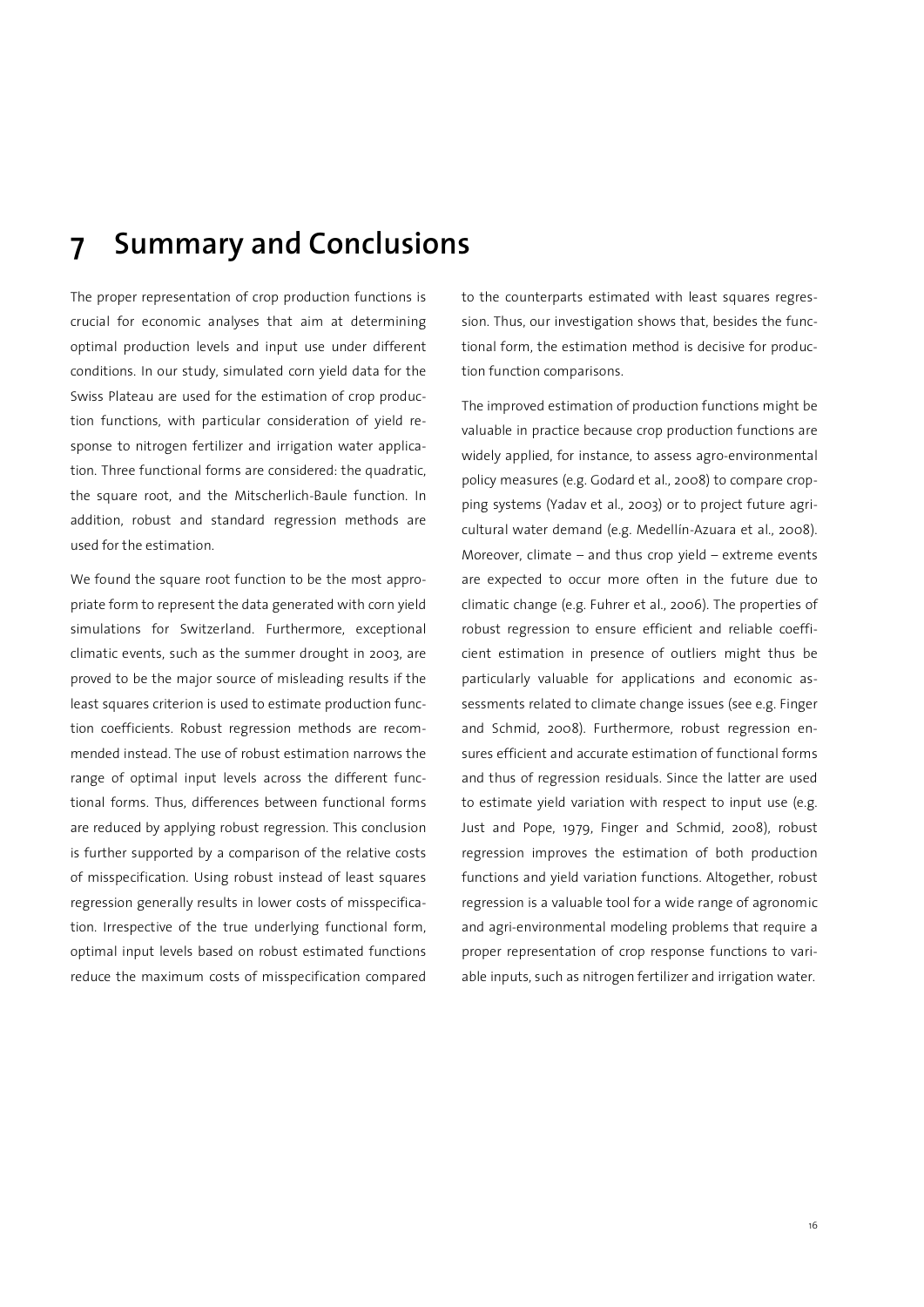### **Acknowledgements**

This work was supported by the Swiss National Science Foundation in the framework of the National Centre of Competence in Research on Climate (NCCR Climate). We are deeply indebted to Stéphanie Schmid for her valuable comments and data provision. We would like to thank the Swiss Federal Office of Meteorology for providing access to the meteorological database, and Raushan Bokusheva for helpful comments on an earlier draft of this paper.

## **References**

- Ackello-Ogutu, C., Paris, Q. and Williams, W. A. (1985). Testing a von Liebig Crop Response Function against Polynomial Specifications. American Journal of Agricultural Economics, 67, 873-880.
- Alivelu, K., Srivastava, S., Rao, A. S., Singh, K. N., Selvakumari, G. and Raju, N.S. (2003). Comparison of Modified Mitscherlich and Response Plateau Models for Calibrating Soil Test Based Nitrogen Recommendations for Rice on Typic Ustropept. Communications in Soil and Science and Plant Analysis, 34, 2633–2643.
- Anderson, R. L. and Nelson, L. A. (1975). A Family of Models Involving Intersecting Straight Lines and Concomitant Experimental Designs Useful in Evaluating Response to Fertilizer Nutrients. Biometrics, 31, 303-318.
- Bélanger, G., Walsh, J. R., Richards, J. E., Milburn, P. H. and Ziadi, N. (2000). Comparison of Three Statistical Models Describing Potato Yield Response to Nitrogen Fertilizer. Agronomy Journal, 92, 902-908.
- Berck, P. and Helfand, G. (1990). Reconciling the von Liebig and Differentiable Crop Production Functions. American Journal of Agricultural Economics, 72, 985-996.
- Ciais, P., Reichstein, M., Viovy, N., Granier, A., Ogee, J., Allard, V., Aubinet, M., Buchmann, N., Bernhofer, C., Carrara, A., Chevallier, F., De Noblet, N., Friend, A. D., Friedlingstein, P., Grunwald, T., Heinesch, B., Keronen, P., Knohl, A., Krinner, G., Loustau, D., Manca, G., Matteucci, G., Miglietta, F., Ourcival, J.M., Papale, D., Pilegaard, K., Rambal, S., Seufert, G., Soussana, J.F., Sanz, M.J., Schulze, E.D., Versala, T. and Valentini, R. (2005): Europe-wide reduction in primary productivity caused by the heat and drought in 2003. Nature 437: 529 - 533.
- Finger, R. and Schmid, S. (2007): The Impact of Climate Change on Mean and Variability of Swiss Corn Production. Schriftenreihe der Gruppe Agrar-, Lebensmittelund Umweltökonomie, ETH Zürich, No. 2007/1. www.iaw.agrl.ethz.ch/research/publikationen/Finger\_ Schmid\_Nov2007.pdf
- Finger, R. and Schmid, S. (2008). Modeling Agricultural Production Risk and the Adaptation to Climate Change. Agricultural Finance Review 68, 25-41.
- Frank, M. D., Beattie, B. R. and Embleton, M. E. (1990). A Comparison of Alternative Crop Response Models. American Journal of Agricultural Economics, 72, 597- 603.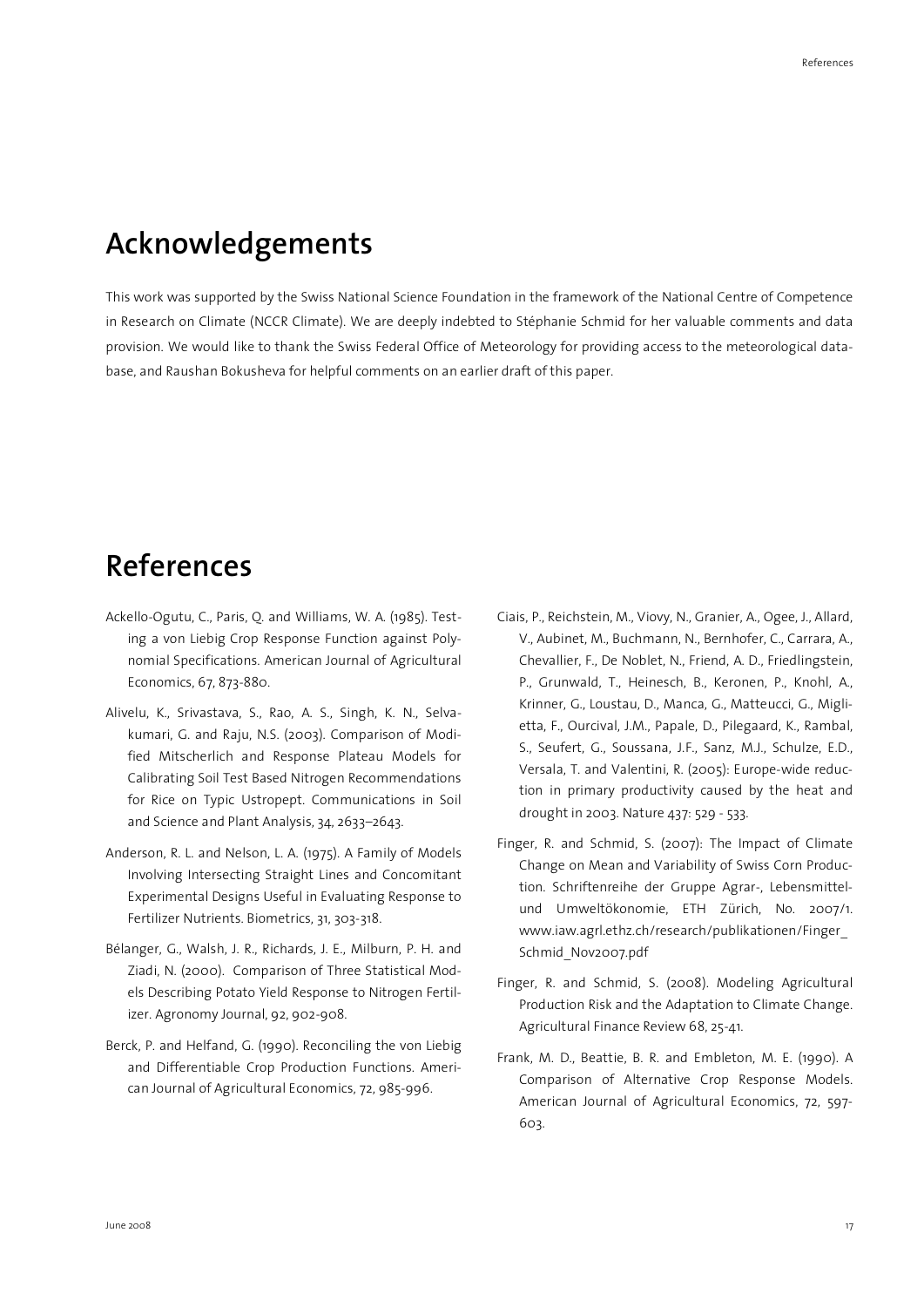- Fuchs, C. and Löthe, K. (1996). Einfluss der Form von Produktionsfunktionen auf die Ermittlung der optimalen speziellen Intensität und die ökologischen Wirkungen in der Pflanzenproduktion. Schriften der Gesellschaft für Wirtschafts- und Sozialwissenschaften des Landbaues 32, 493-502.
- Fuhrer, J., Beniston, M., Fischlin, A., Frei, C., Goyette, S., Jasper, K. and Pfister, C. (2006): Climate risks and their impact on agriculture and forests in Switzerland. Climatic Change 79: 79-102.
- Godard, C., Roger-Estrade, J., Jayet, P.A., Brisson, N. and Le Bas, C. (2008). Use of available information at a European level to construct crop nitrogen response curves for the regions of the EU. Agricultural Systems 97, 68- 82.
- Hampel, F. R. (2002). Robust Inference. In: A. H. El-Shaarawi and W. W. Piegorsch (Eds.), Encyclopedia of Environmetrics, 1865–1885. Wiley and Sons, New York.
- Hampel, F. R., Ronchetti, E. M., Rousseeuw, P. J. and Stahel, W. A. (1986). Robust Statistics. Wiley and Sons, New York.
- Heady, E.O. and Dillon, J.L. (1961). Agricultural Production Functions. Iowa State University Press, Ames.
- Hogg, R. V. (1979). Statistical Robustness: One View of its use in Application Today. The American Statistician, 33, 108-115.
- Huber, P. J. (1996). Robust Statistical Procedures. Society for Industrial and Applied Mathematics, Philadelphia.
- Hubert, M., Rousseeuw, P.J. and Van Aelst, S. (2004a). Robustness. In: B. Sundt and J. Teugels (Eds.), Encyclopedia of Actuarial Science, 1515-1529. Wiley and Sons, New York.
- Hubert, M., Pison, G., Struyf, A. and van Aelst, S. (Eds.) (2004b). Theory and Applications of Recent Robust Methods. Birkhäuser Verlag, Basel.
- Jalota, S.K., Sood, A., Vitale, J.D. and Srinivasan, R. (2007). Simulated Crop Yield Response to Irrigation Water and Economic Analysis: Increasing Irrigated Water Use Efficiency in the Indian Punjab. Agronomy Journal, 99, 1073-1084.
- Johnston, J. and DiNardo, J. (1997). Econometric Methods, Fourth Edition. The McGraw-Hill Companies, New York.
- Just, R.E. and Pope, R.D. (1979). Production Function Estimation and Related Risk Considerations. American Journal of Agricultural Economics, 61, 276-284.
- LBL (1993). Preiskatalog. Landwirtschaftliche Beratungszentrale Lindau (LBL, Swiss Center for Agricultural Extension), Lindau, Switzerland.
- Llewelyn, R. V. and Featherstone, A. M. (1997). A Comparison of Crop Production Functions Using Simulated Data for Irrigated Corn in Western Kansas. Agricultural Systems, 54, 521-538.
- Medellín-Azuara, J., Harou, J.J., Olivares, M.A., Madani, K., Lund, J.R., Howitt, R.E., Tanaka, S.K., Jenkins, M.W. and Zhu, T. (2008). Adaptability and adaptations of California's water supply system to dry climate warming. Climatic Change 87, 75-90.
- Meinke, H., Baethgen, W.E., Carberry, P.S., Donatelli, M., Hammer, G.L., Selvaraju, R. and Stöckle, C.O. (2001). Increasing profits and reducing risks in crop production using participatory systems simulation approaches. Agricultural Systems, 70, 493-513.
- Moré, J.J. (1978). The Levenberg-Marquardt algorithm Implementation and Theory. In G. Watson (Ed.), Lecture Notes in Mathematics 630, 105-116. Springer, Berlin.
- Paris, Q. (1992). The von Liebig Hypothesis. American Journal of Agricultural Economics, 74, 1019-1028.
- Rajsic, P. and Weersink, A. (2008). Do farmers waste fertilizer? A comparison of ex post optimal nitrogen rates and ex ante recommendations by model, site and year, Agricultural Systems 97, 56-67.
- Rousseeuw, P. J. and Leroy, A. M. (1987). Robust regression and outlier detection. Wiley and Sons, New York.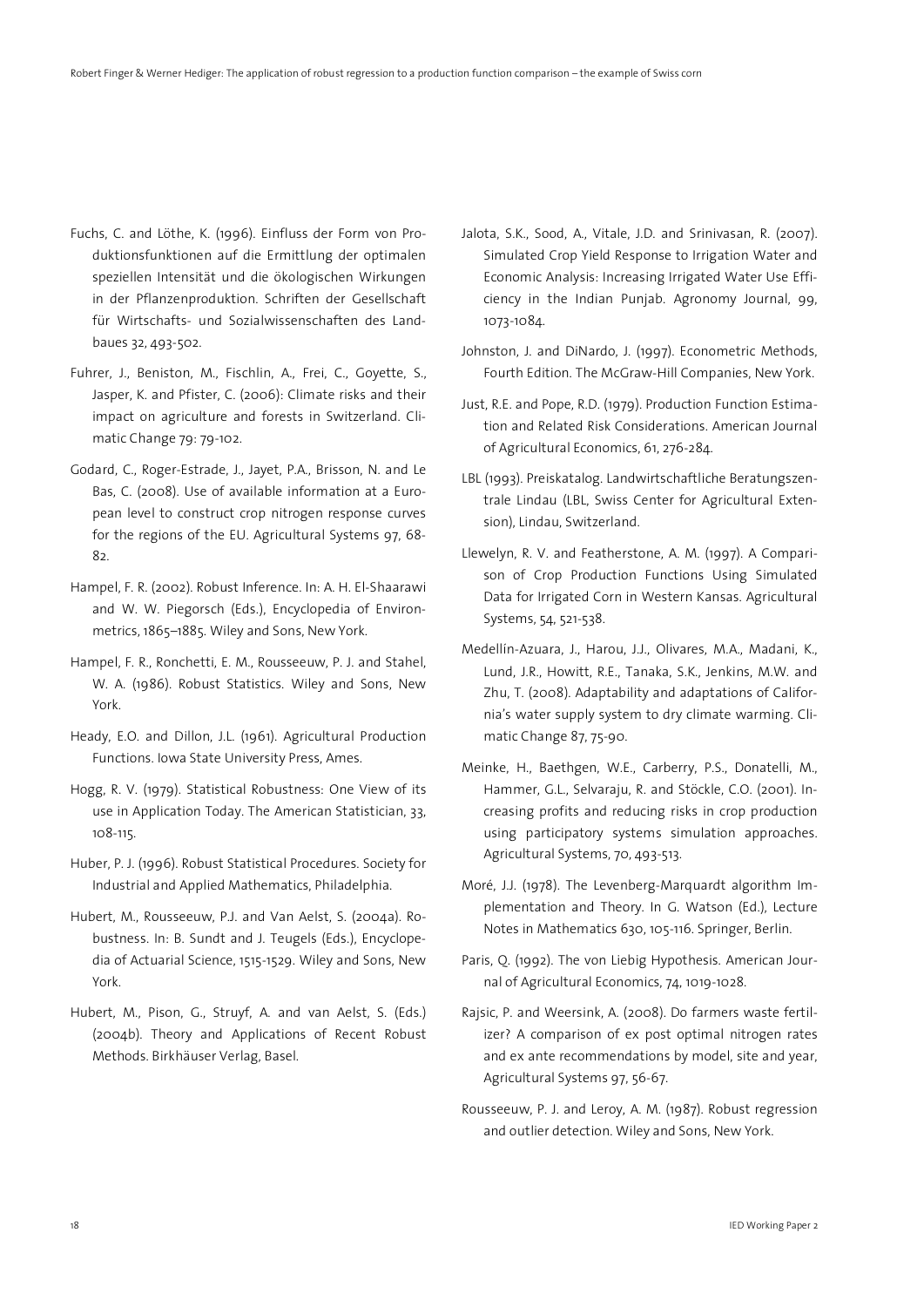- SAS Institute (2004). SAS/STAT 9.1 User's Guide. SAS Institute Inc., Cary, NC.
- Schabenberger, O., Tharp, B. E., Kells, J. J. and Penner, D. (1999). Statistical Tests for Hormesis and Effective Dosages in Herbicide Dose Response. Agronomy Journal 91, 713-721.
- SBV (1982-2004). Statistische Erhebungen und Schätzungen über Landwirtschaft und Ernährung. Schweizer Bauernverband (SBV, Swiss Farmers' Union), Brugg, Switzerland.
- Stöckle, C. O., Donatelli, M. and Nelson, R. (2003). CropSyst, a cropping systems simulation model. European Journal of Agronomy, 18, 289-307.
- Sturm, J.-E. and de Haan, J. (2001). How robust is the relationship between economic freedom and economic growth? Applied Economics, 33, 839-844.
- Swinton, S. M. and King, R. P. (1991). Evaluating Robust Regression Techniques for Detrending Crop Yield Data with Nonnormal Errors. American Journal of Agricultural Economics, 73, 446-451.
- Torriani, D. S., Calanca, P., Schmid, S., Beniston, M. and Fuhrer, J. (2007). Potential effects of changes in mean climate and climate variability on the yield of winter and spring crops in Switzerland. Climate Research, 34, 59-69.
- Yadav, R.L., Singh, V.K., Dwivedi, B.S. and Shukla, A.K. (2003). Wheat productivity and N use-efficiency as influenced by inclusion of cowpea as grain legume in a rice-wheat system. Journal of Agricultural Science 141, 213-220.